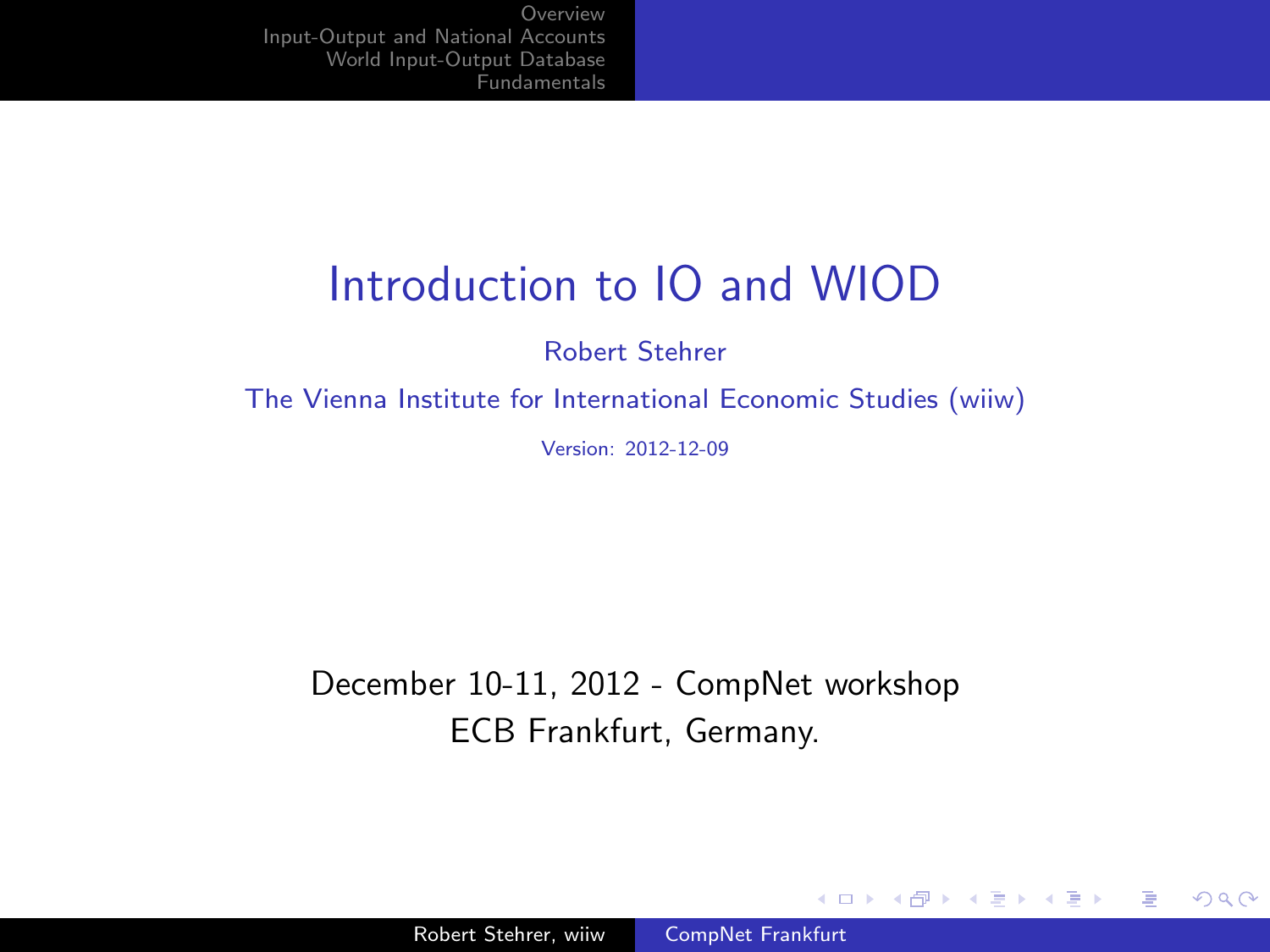#### **[Overview](#page-1-0)**

[Input-Output and National Accounts](#page-2-0) [World Input-Output Database](#page-14-0) [Fundamentals](#page-24-0)

### **Overview**

- Input-output table and national accounts in single economy
- Input-output table and national accounts in international economy
- World Input-Output Database (WIOD)
- Fundamentals: Leontief inverse and final demand multipliers

 $\rightarrow$   $\oplus$   $\rightarrow$   $\rightarrow$   $\oplus$   $\rightarrow$   $\rightarrow$   $\oplus$ 

<span id="page-1-0"></span> $\sim$ э

4 0 8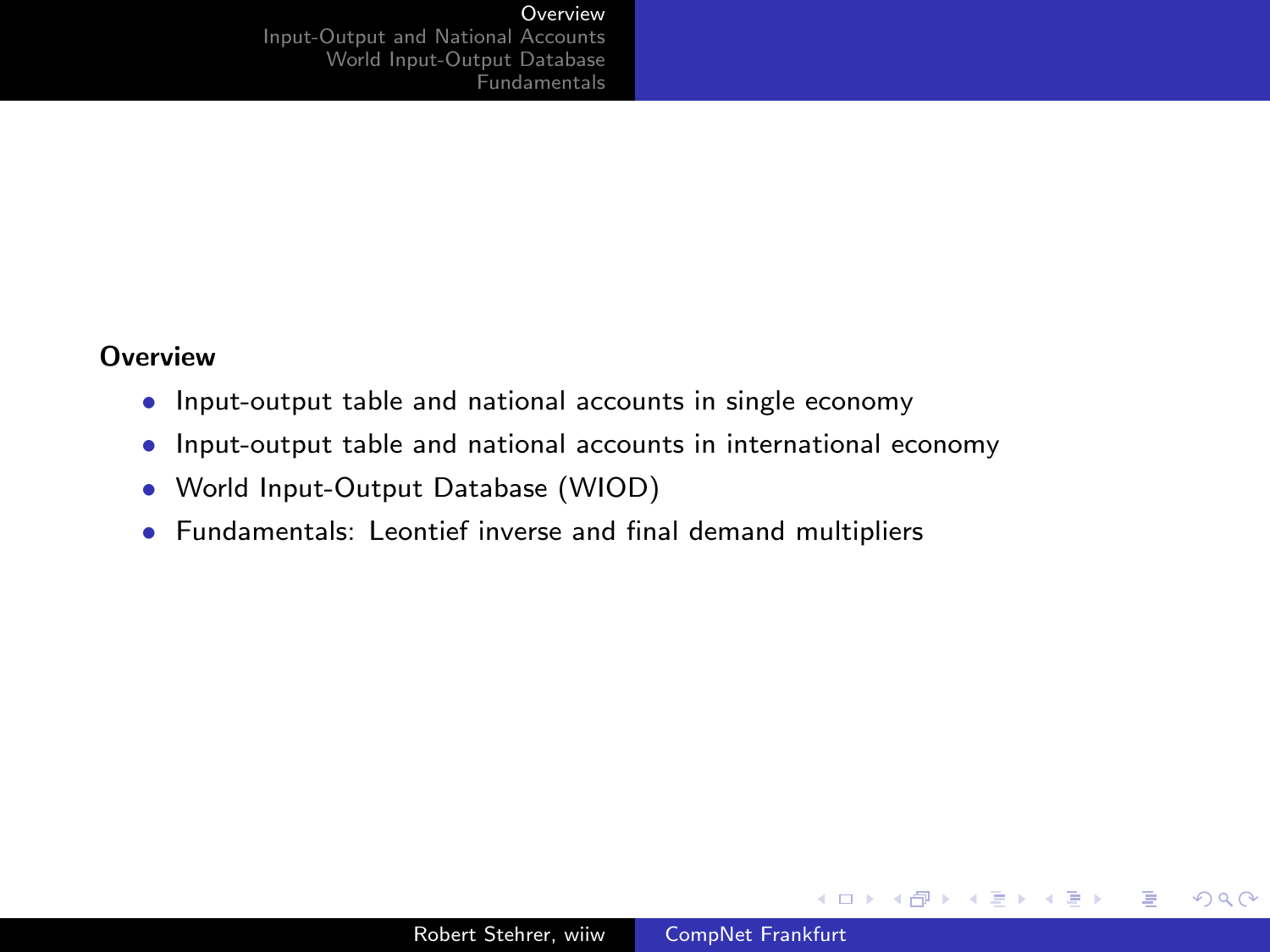### Input-Output and National Accounts

メロメ メ部メ メミメ メミメ

<span id="page-2-0"></span>目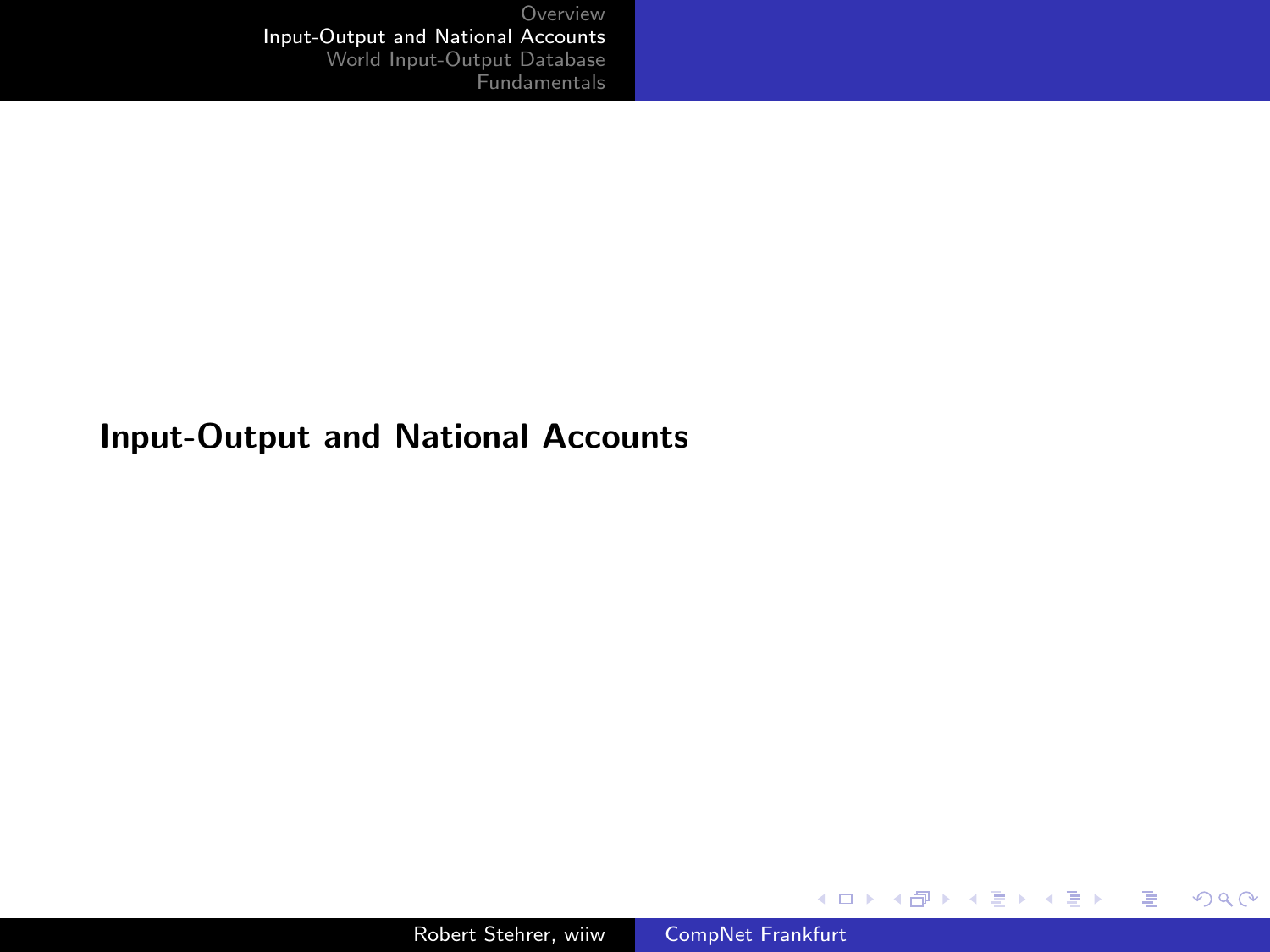### Hypothetical example

Input-output table for 2 industries in monetary units (e.g. mn US-\$)

|                |      |      | Final demand | Total |
|----------------|------|------|--------------|-------|
|                | 150  | 500  | 350          | 1000  |
| $\overline{2}$ | 200  | 100  | 1700         | 2000  |
| VA             | 650  | 1400 | 2050         |       |
| GO             | 1000 | 2000 |              | 3000  |

- Interpretation of row:
	- ∗ Industry 1 delivers 150 to itself, 500 to industry 2 and 350 to final consumers.
	- ∗ Industry 2 delivers 200 to industry 1, 100 to itself and 1700 to final consumers.
- Interpretation of column:
	- ∗ Industry 1 uses 150 from itself, 200 from industry 2 and 650 from primary factors.

 $QQ$ 

重

∗ Industry 2 uses 500 from industry 1, 100 from itself and 1400 from primary factors. イロメ イ母メ イヨメ イヨメー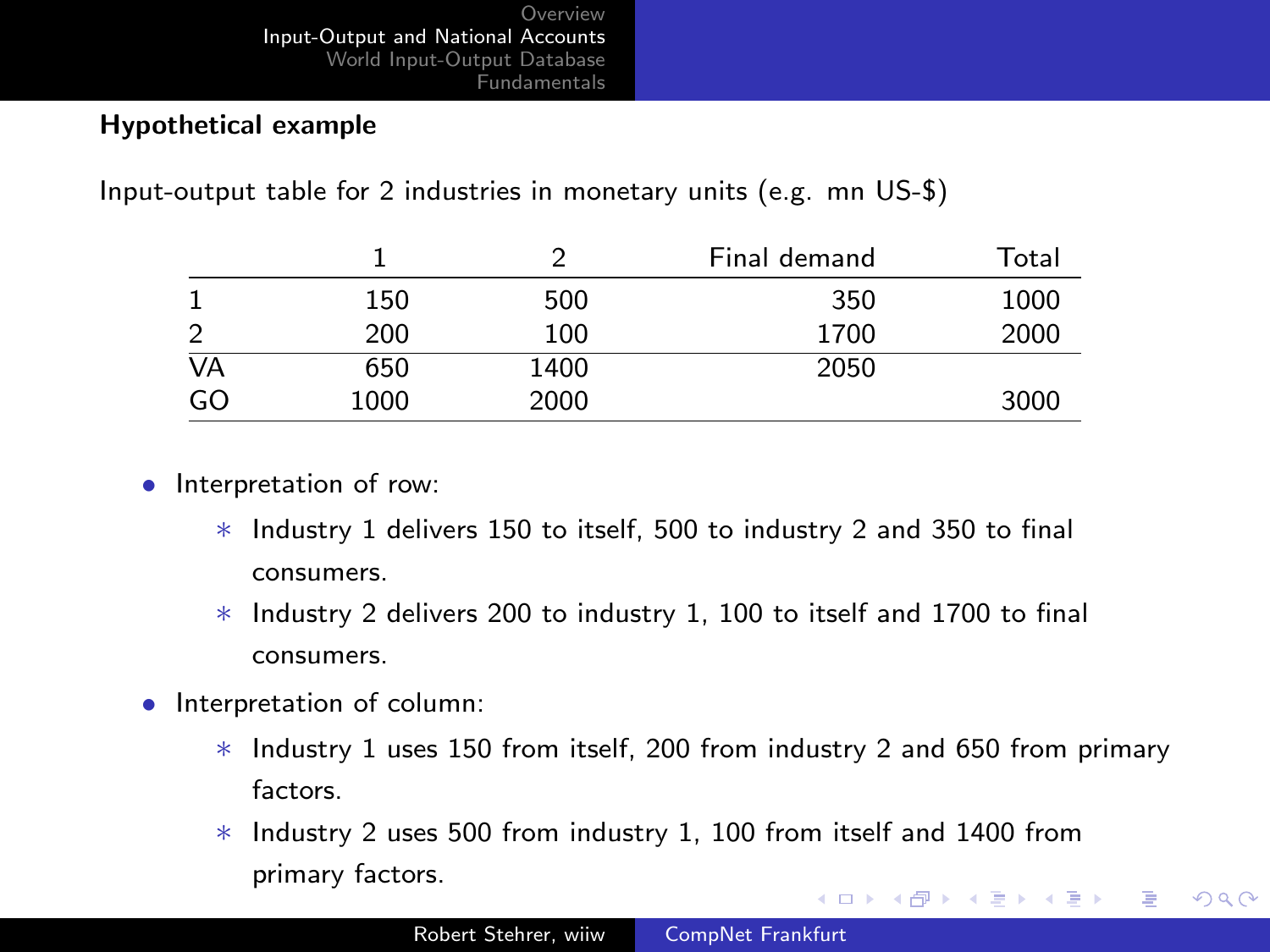- Value added
	- ∗ Payments to primary factors (labor capital) or income of factors (wages, profits)
	- $*$  VA<sub>1</sub> + VA<sub>2</sub> = GDP (=sum of factor incomes)
- Final demand
	- ∗ Consumption by households, Government expenditures, Inventories
	- $*$   $f_1 + f_2 = \text{GDP}$  (=sum of final sales)

 $2990$ 

重

メロメ メ母メ メミメメミメ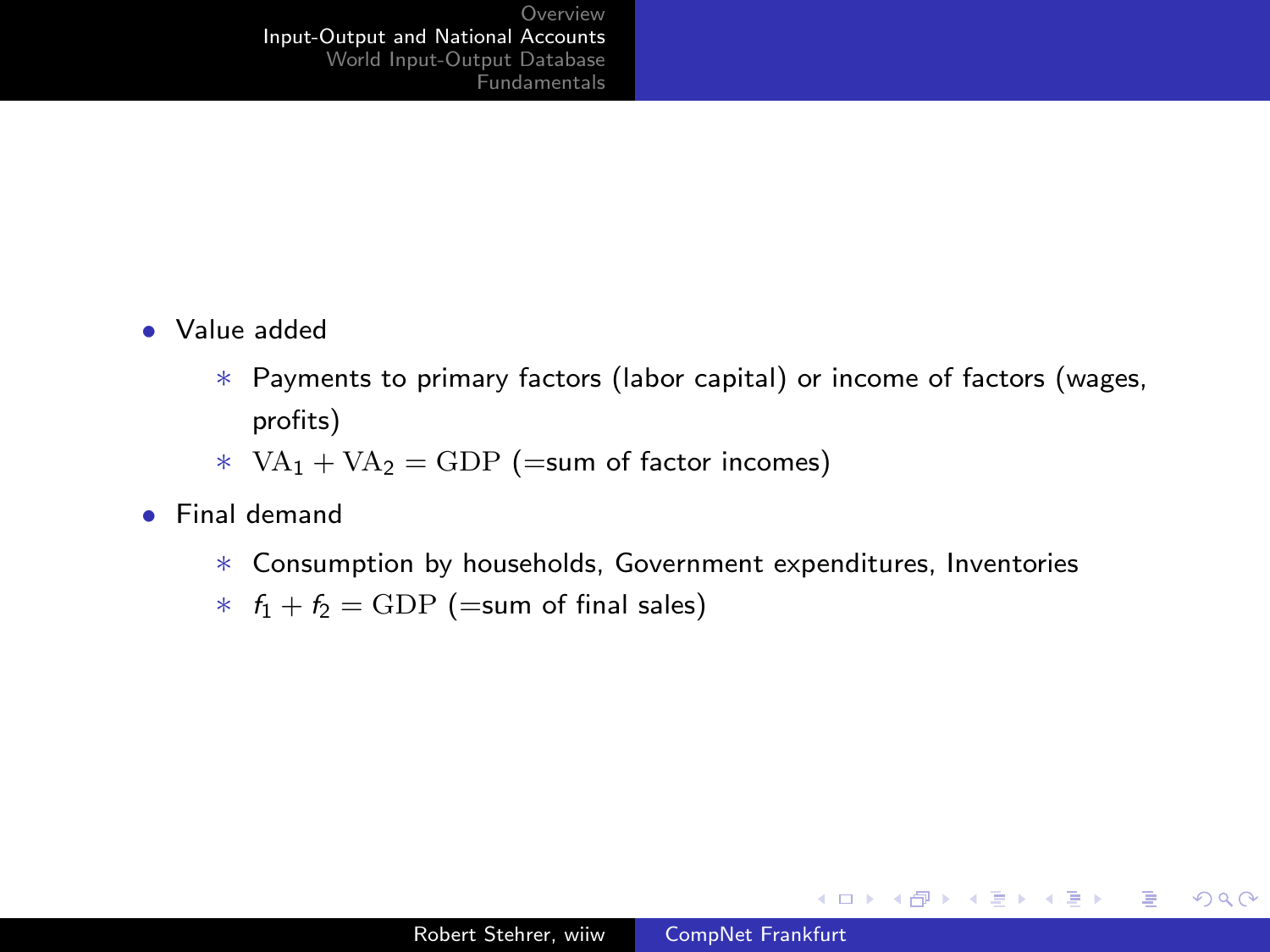### Matrix notation

- x ... Gross output vector
- Z ... Transactions matrix
- f ... Final demand vector
- w ... Value added vector

$$
\mathbf{x} = \begin{bmatrix} 1000 \\ 2000 \end{bmatrix} \qquad \mathbf{Z} = \begin{bmatrix} 150 & 500 \\ 200 & 100 \end{bmatrix} \qquad \mathbf{f} = \begin{bmatrix} 350 \\ 1700 \end{bmatrix} \qquad \mathbf{w} = \begin{bmatrix} 650 \\ 1400 \end{bmatrix}
$$

$$
\mathbf{x} = \mathbf{Zi} + \mathbf{f} = \begin{bmatrix} 150 & 500 \\ 200 & 100 \end{bmatrix} \begin{bmatrix} 1 \\ 1 \end{bmatrix} + \begin{bmatrix} 350 \\ 1700 \end{bmatrix} = \begin{bmatrix} 1000 \\ 2000 \end{bmatrix}
$$

$$
\mathbf{x}' = \mathbf{i}'\mathbf{Z} + \mathbf{w}' = \begin{bmatrix} 1 & 1 \end{bmatrix} \begin{bmatrix} 150 & 500 \\ 200 & 100 \end{bmatrix} + \begin{bmatrix} 650 & 1400 \end{bmatrix} = \begin{bmatrix} 1000 & 2000 \end{bmatrix}
$$

イロト イ部 トイ君 トイ君 ト

目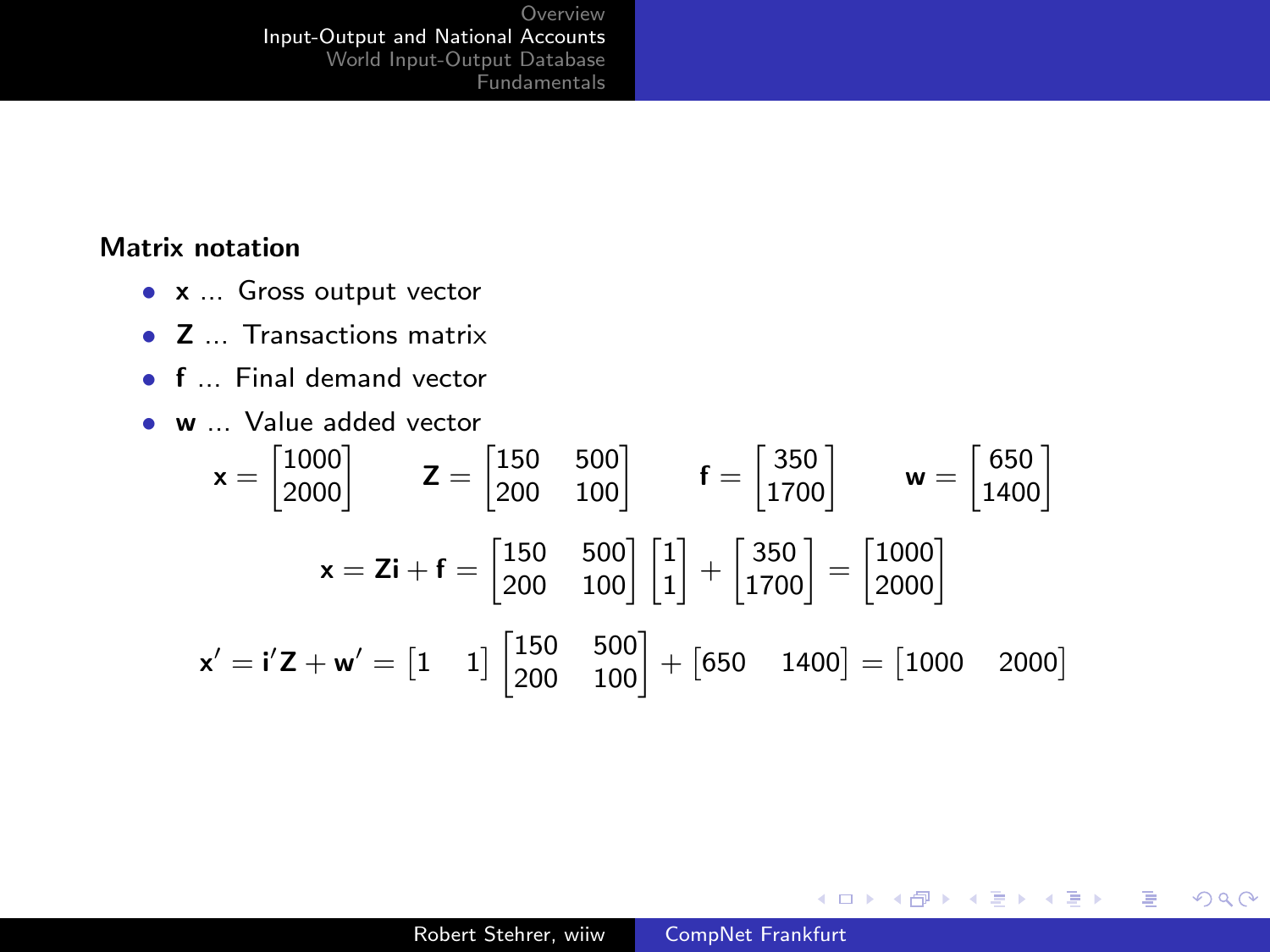### Notation

- $\bullet$  n sectors
- $z_{ii}$  ... sector *i* sells to sector *j* (interindustry sales)
- $f_i$   $\ldots$  sector *i* sells to final user

A row in an IO table is

$$
x_i = z_{i1} + \cdots + z_{ij} + \cdots + z_{in} + f_i = \sum_{j=1}^n z_{ij} + f_i
$$

目

メロト メ団 トメ ミト メミト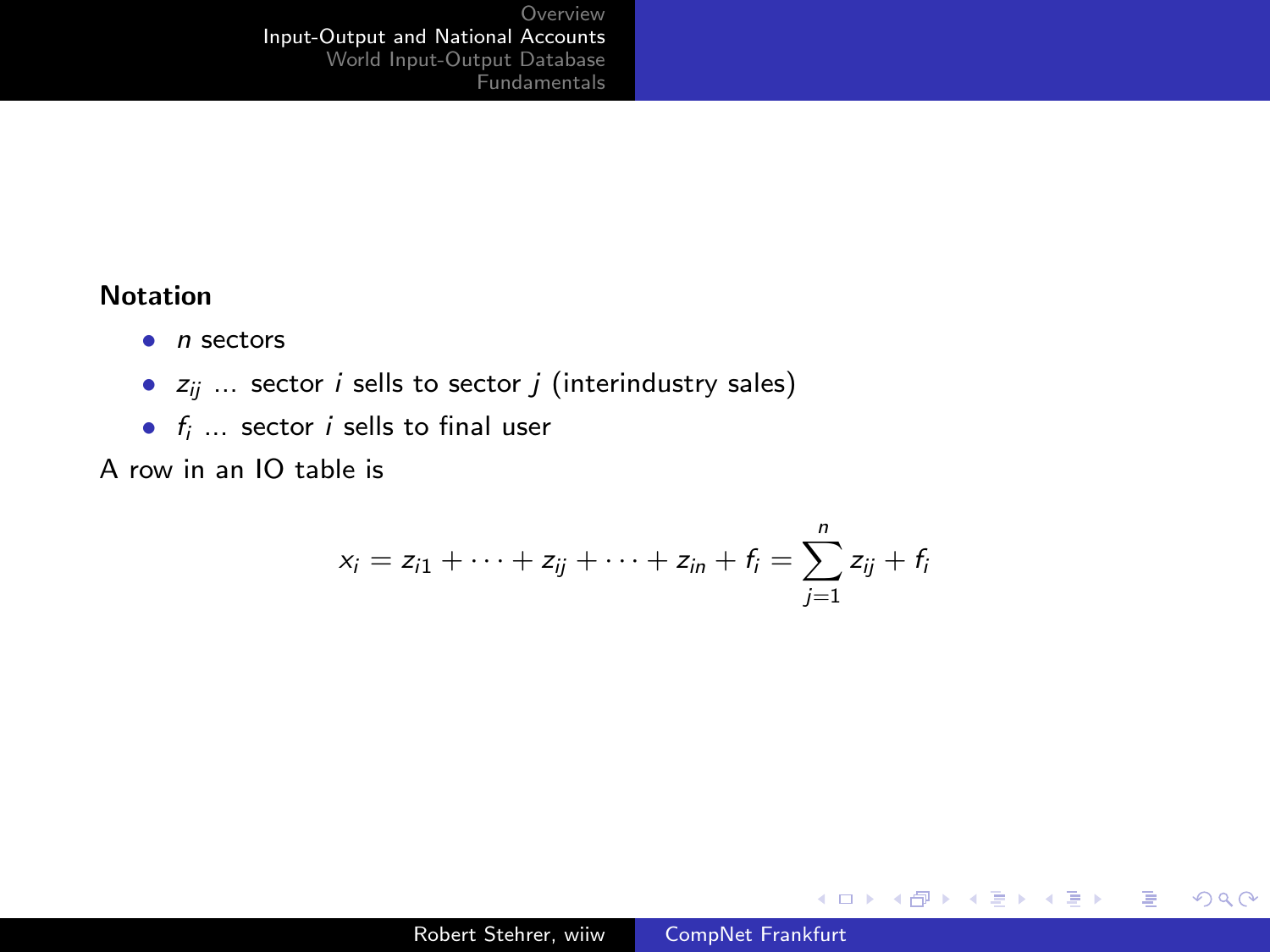#### For n sectors

$$
x_1 = z_{11} + \dots + z_{1j} + \dots + z_{1n} + f_1
$$
  
\n
$$
\vdots
$$
  
\n
$$
x_i = z_{i1} + \dots + z_{ij} + \dots + z_{in} + f_i
$$
  
\n
$$
\vdots
$$
  
\n
$$
x_n = z_{n1} + \dots + z_{nj} + \dots + z_{nn} + f_n
$$

メロメ メタメ メミメ メミメー

重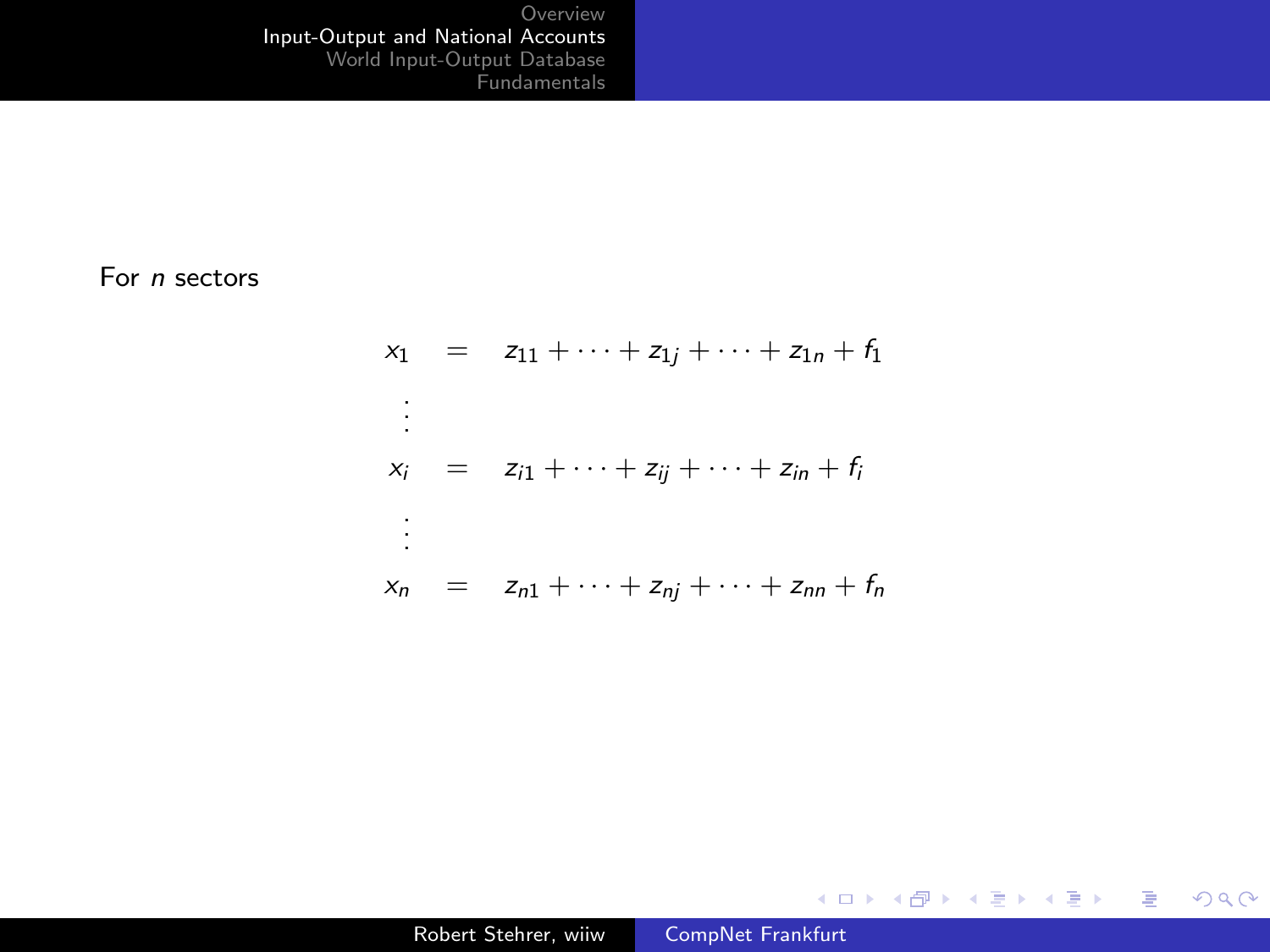Define

$$
\mathbf{x} = \begin{bmatrix} x_1 \\ \vdots \\ x_n \end{bmatrix} \qquad \mathbf{Z} = \begin{bmatrix} z_{11} & \dots & z_{1n} \\ \vdots & \ddots & \vdots \\ z_{n1} & \dots & z_{nn} \end{bmatrix} \qquad \mathbf{f} = \begin{bmatrix} f_1 \\ \vdots \\ f_n \end{bmatrix}
$$

Matrix notation:

$$
\mathbf{x} = \mathbf{Zi} + \mathbf{f}
$$

A typical column of Z:

$$
\begin{bmatrix} z_{1j} \\ \vdots \\ z_{ij} \\ \vdots \\ z_{nj} \end{bmatrix}
$$

- Sector  $i$  sells to sector  $j$
- Sector  $j$  demands in sector  $i$

イロト イ部 トイ君 トイ君 ト

目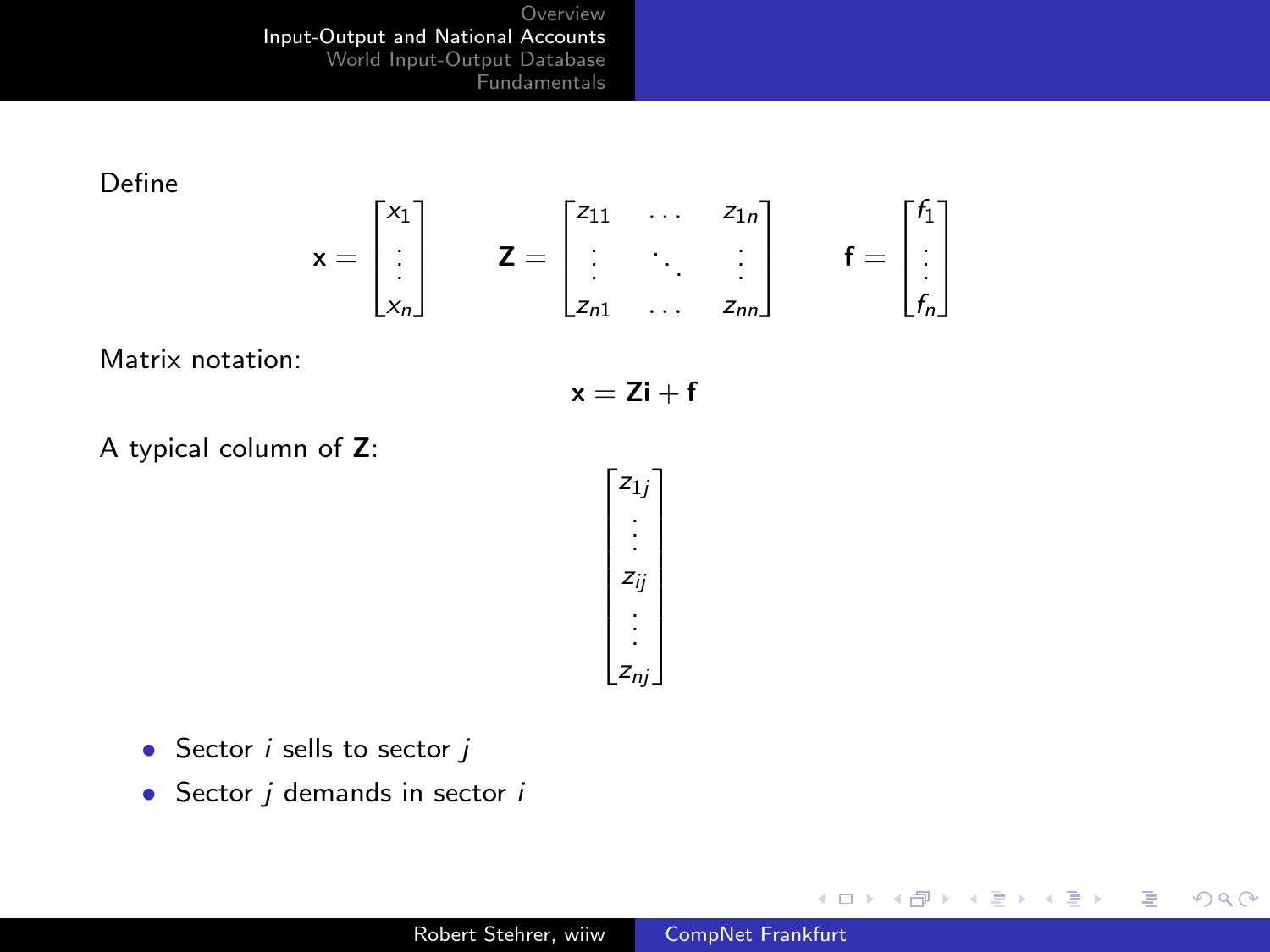### Multi-national models (3 countries, 2 industries)

メロメ メ御き メミメ メミメー

<span id="page-9-0"></span>目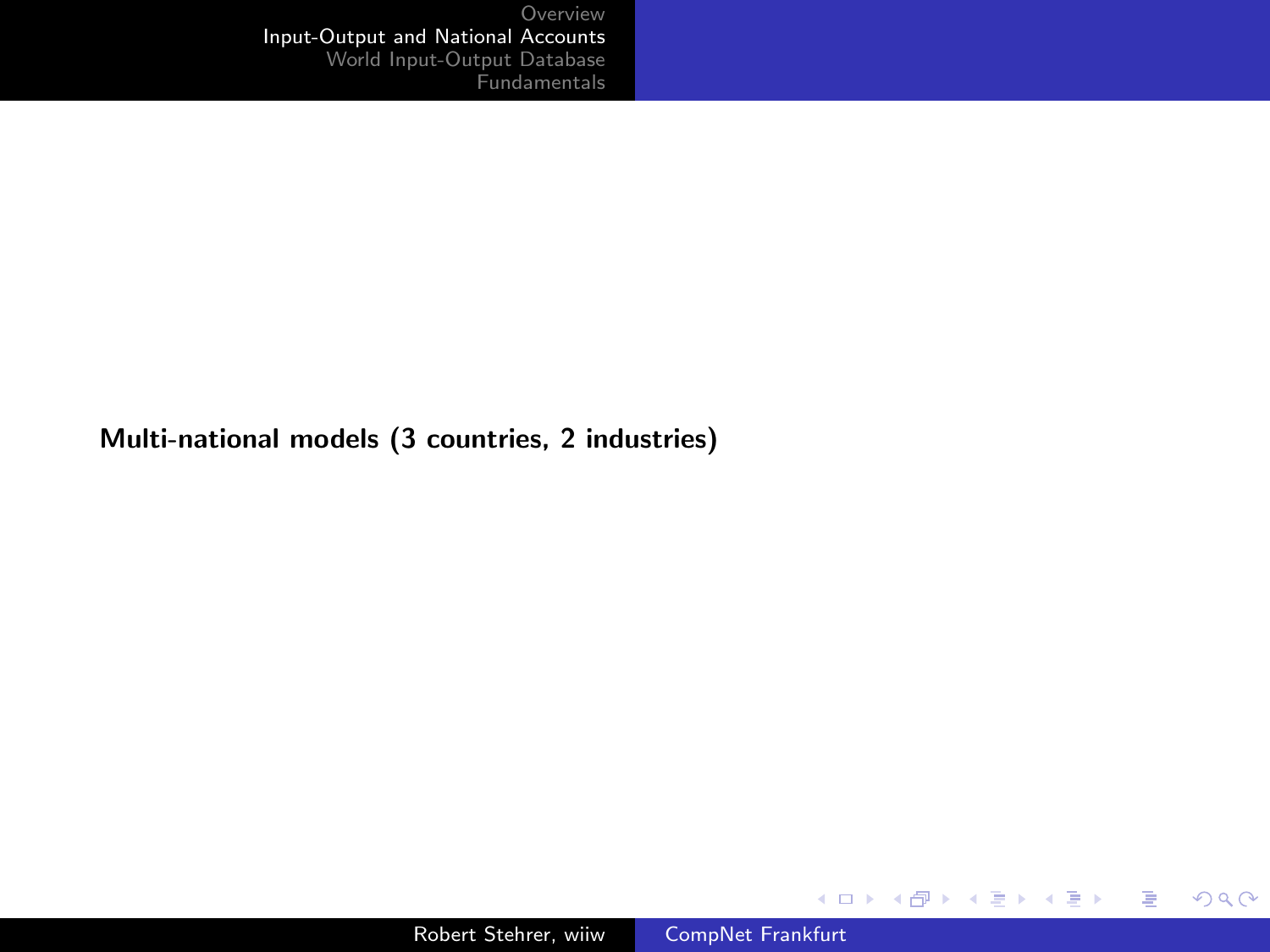### Hypothetical example

Input-output table for 2 industries and 3 countries in monetary units (e.g. mn US-\$)

|                | Country 1 |          | Country 2 |   | Country 3 |          |                 |                 |                 |       |
|----------------|-----------|----------|-----------|---|-----------|----------|-----------------|-----------------|-----------------|-------|
|                |           |          |           |   |           |          | FD <sup>1</sup> | FD <sup>2</sup> | FD <sup>3</sup> | Total |
|                |           | $\Omega$ | 1.5       | 0 | 0.25      | $\Omega$ | 2.25            |                 |                 |       |
| $\overline{2}$ |           | ◠        | 0         |   | 0         | 0.5      | 1.5             |                 |                 | 5     |
|                |           |          | 1.5       | Ω | 1.25      | 0        | 0               | 4.25            |                 |       |
| 2              |           |          |           |   | $\Omega$  | 0.5      |                 | 3.5             |                 | h     |
|                |           |          |           |   | 1.5       | o        |                 | 1.5             |                 |       |
| 2              |           |          |           |   | O         |          |                 |                 |                 | ҕ,    |
| VA             |           |          |           |   |           |          |                 |                 |                 |       |
| GO             |           |          |           |   |           | h        |                 |                 |                 |       |

#### • Interpretation of row:

- ∗ Country 1, industry 1 delivers 3 to itself
- ∗ Country 1, industry 1 delivers 1.5 to country 1, industry 2
- ∗ Country 1, industry 1 delivers 2.25 to its country 1 final consumers
- Interpretation of column:
	- ∗ Country 3, industry 2 uses 0.5 from country 1, industry 2
	- ∗ Country 3, industry 2 uses 1 from itself
	- ∗ Country 3, industry 2 uses 3 from its own primary inputs (p[aym](#page-9-0)e[nt](#page-11-0) [to](#page-9-0) [fac](#page-10-0)[tor](#page-11-0)[s\)](#page-0-0)

<span id="page-10-0"></span>E

 $\equiv$   $\rightarrow$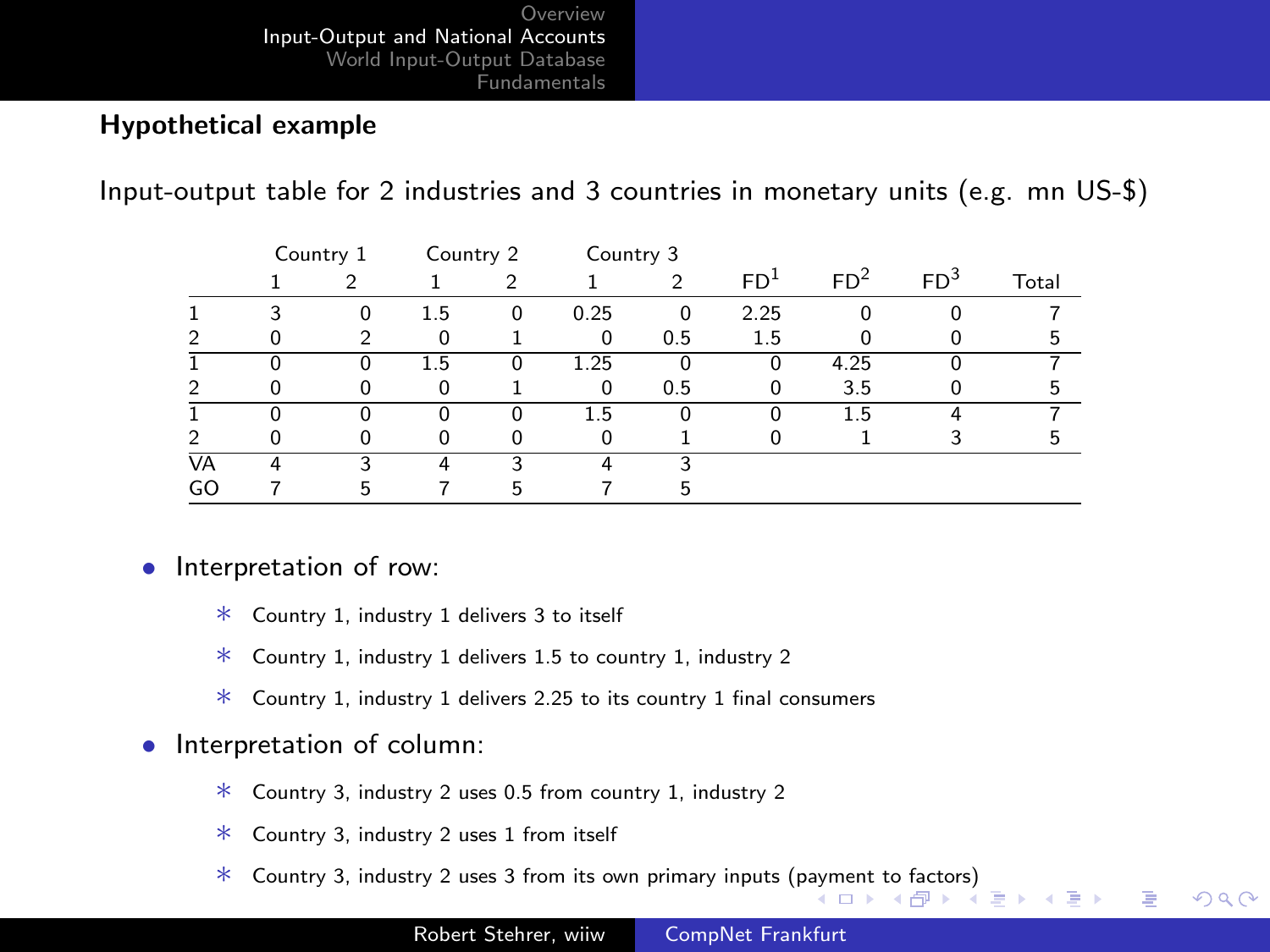### Macroeconomic accounts

|                           | Country 1 | Country 2 | Country 3 | World |
|---------------------------|-----------|-----------|-----------|-------|
| Value added (GDP)         |           |           |           | 21    |
| Final demand expenditures | 3.75      | 10.75     |           | 21    |
| Net saving                | 3.75      | $-3.75$   |           | 0     |
| Exports                   | 3.25      | 1.75      | 25        | 7.5   |
| Imports                   |           | 5         | 2.5       | 7.5   |
| Net exports               | 3.75      | $-3.75$   |           | 0     |

### Net trade matrix

|             | Country 1 | Country 2 | Country 3 | Net imports |
|-------------|-----------|-----------|-----------|-------------|
| Country 1   |           | 2.5       | 0.75      | 3.25        |
| Country 2   | $-2.5$    |           | $-0.75$   | $-3.25$     |
| Country 3   | $-0.75$   | 0.75      |           |             |
| Net exports | $-3.25$   | 3.25      |           |             |

メロメ メ御き メミメ メミメー

<span id="page-11-0"></span>目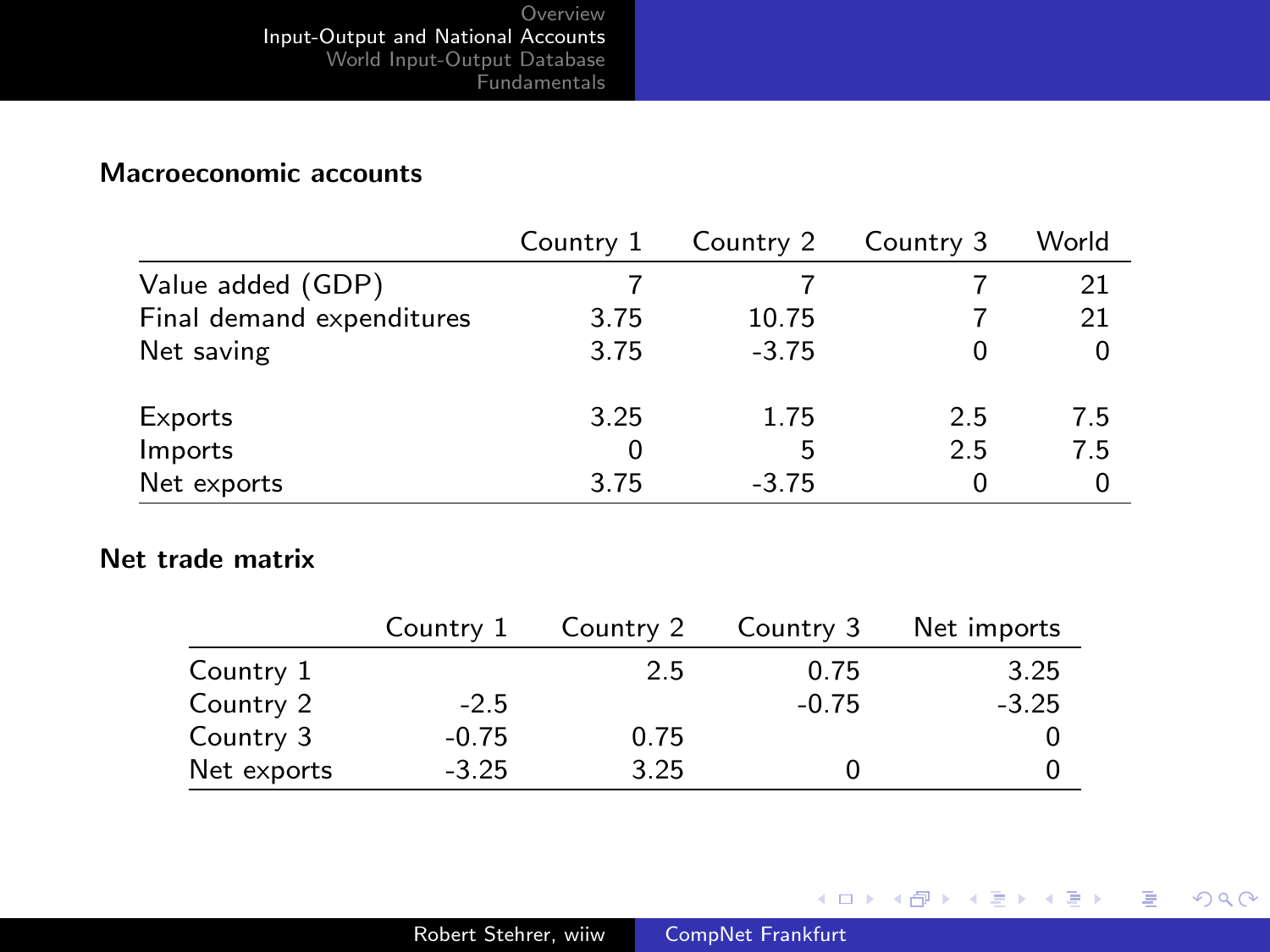# Scheme of world input-output table

| $\begin{array}{c} z_{11}^{11}\\ z_{21}^{11} \end{array}$ | $\begin{array}{c} z_{12}^{11}\\ z_{22}^{11} \end{array}$               | $\frac{z_{11}^{12}}{z_{21}^{12}}$                                      | $\frac{z_{12}^{12}}{z_{22}^{12}}$ | $\frac{z_{11}^{13}}{z_{21}^{13}}$                                      | $\frac{z_{12}^{13}}{z_{22}^{13}}$                        | $f_1^{11}$<br>$f_2^{11}$ | $f_1^{12}$<br>$f_2^{12}$ | $f_1^{13}$<br>$f_2^{13}$ | $x_1^1$<br>$x_2^1$ |
|----------------------------------------------------------|------------------------------------------------------------------------|------------------------------------------------------------------------|-----------------------------------|------------------------------------------------------------------------|----------------------------------------------------------|--------------------------|--------------------------|--------------------------|--------------------|
| $\begin{array}{c} z_{11}^{21}\\ z_{21}^{21} \end{array}$ | $\begin{array}{c} z_{12}^{21}\\ z_{22}^{21}\\ z_{22}^{22} \end{array}$ | $\begin{array}{c} z_{11}^{22}\\ z_{21}^{22}\\ z_{21}^{22} \end{array}$ | $\frac{z_{12}^{22}}{z_{22}^{22}}$ | $\begin{array}{c} z_{11}^{23}\\ z_{21}^{23}\\ z_{21}^{23} \end{array}$ | $\begin{array}{c} z_{12}^{23}\\ z_{22}^{23} \end{array}$ | $f_1^{21}$<br>$f_2^{21}$ | $f_1^{22}$<br>$f_2^{22}$ | $f_1^{23}$<br>$f_2^{23}$ | $x_1^2$<br>$x_2^2$ |
| $\frac{z_{11}^{31}}{z_{21}^{31}}$                        | $\begin{array}{c} z_{12}^{31}\\ z_{22}^{31} \end{array}$               | $\begin{array}{c} z_{11}^{32}\\ z_{21}^{32}\\ z_{21}^{32} \end{array}$ | $\frac{z_{12}^{32}}{z_{22}^{32}}$ | $\begin{array}{c} z_{11}^{33}\\ z_{21}^{33}\\ z_{21}^{33} \end{array}$ | $\frac{z_{12}^{33}}{z_{22}^{33}}$                        | $f_1^{31}$<br>$f_2^{31}$ | $f_1^{32}$<br>$f_2^{32}$ | $f_1^{33}$<br>$f_2^{33}$ | $x_1^3$<br>$x_2^3$ |
| $\begin{matrix} v_1^1 \\ x_1^1 \end{matrix}$             | $\frac{v_2^1}{x_2^1}$                                                  | $\frac{v_1^2}{x_1^2}$                                                  | $\frac{v_2^2}{x_2^2}$             | $\frac{v_1^3}{x_1^3}$                                                  | $\frac{v_2^3}{x_2^3}$                                    |                          |                          |                          |                    |

イロト イ部 トイ君 トイ君 ト

目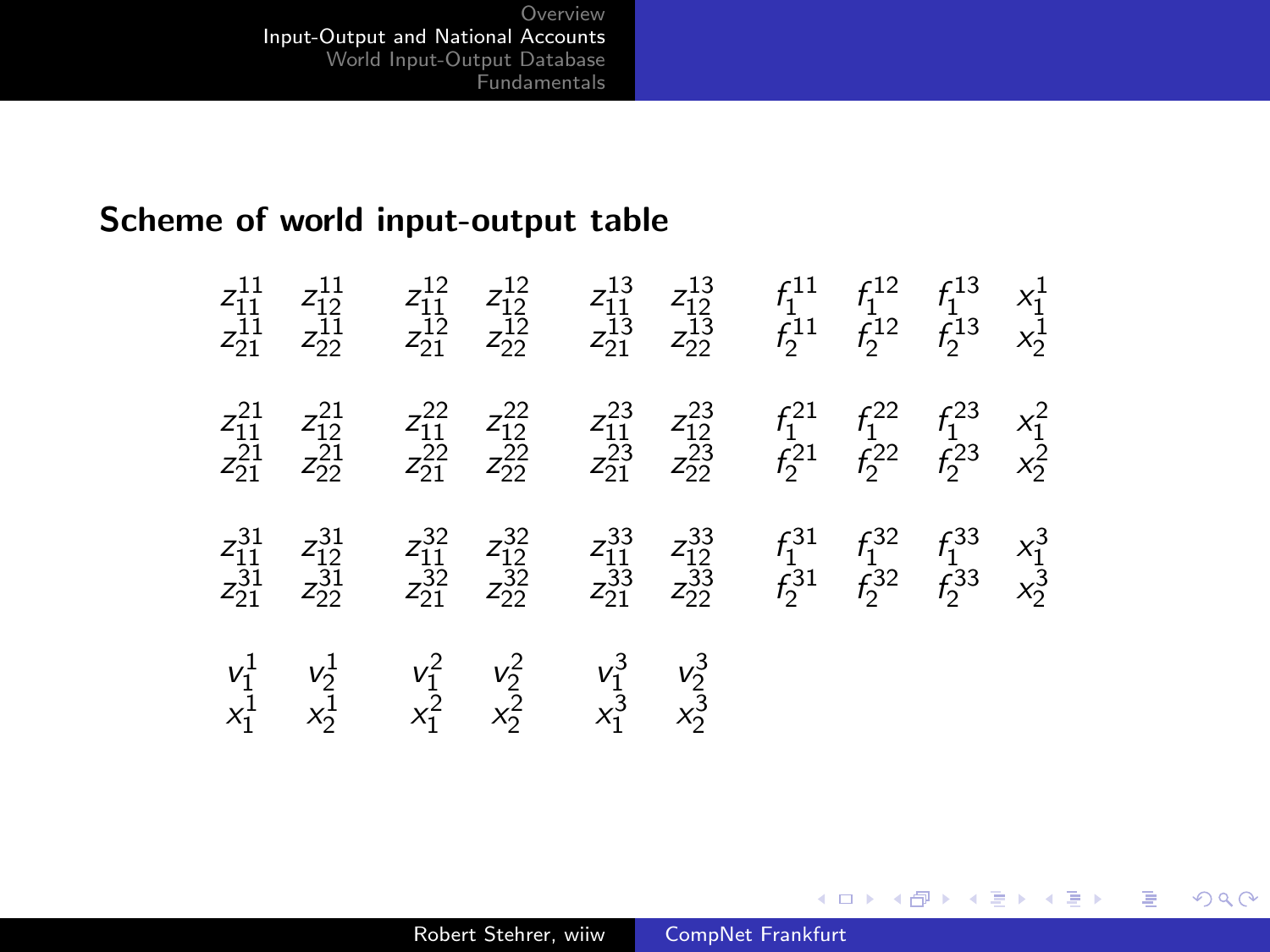# Scheme of world input-output table in (partitioned) matrix notation

$$
Z = \begin{bmatrix} Z^{11} & \cdots & Z^{1,41} \\ \vdots & \ddots & \vdots \\ Z^{41,1} & \cdots & Z^{41,41} \end{bmatrix} \begin{bmatrix} f^{1,1} + \cdots + f^{1,41} \\ \vdots \\ f^{41,1} + \cdots + f^{41,41} \end{bmatrix} = f
$$
  

$$
w' = \begin{bmatrix} (w^1)' & \cdots & (w^{41})' \end{bmatrix}
$$
  

$$
x' = \begin{bmatrix} x^1)' & \cdots & (x^{41})' \end{bmatrix}
$$

メロメ メ部メ メミメ メミメ

目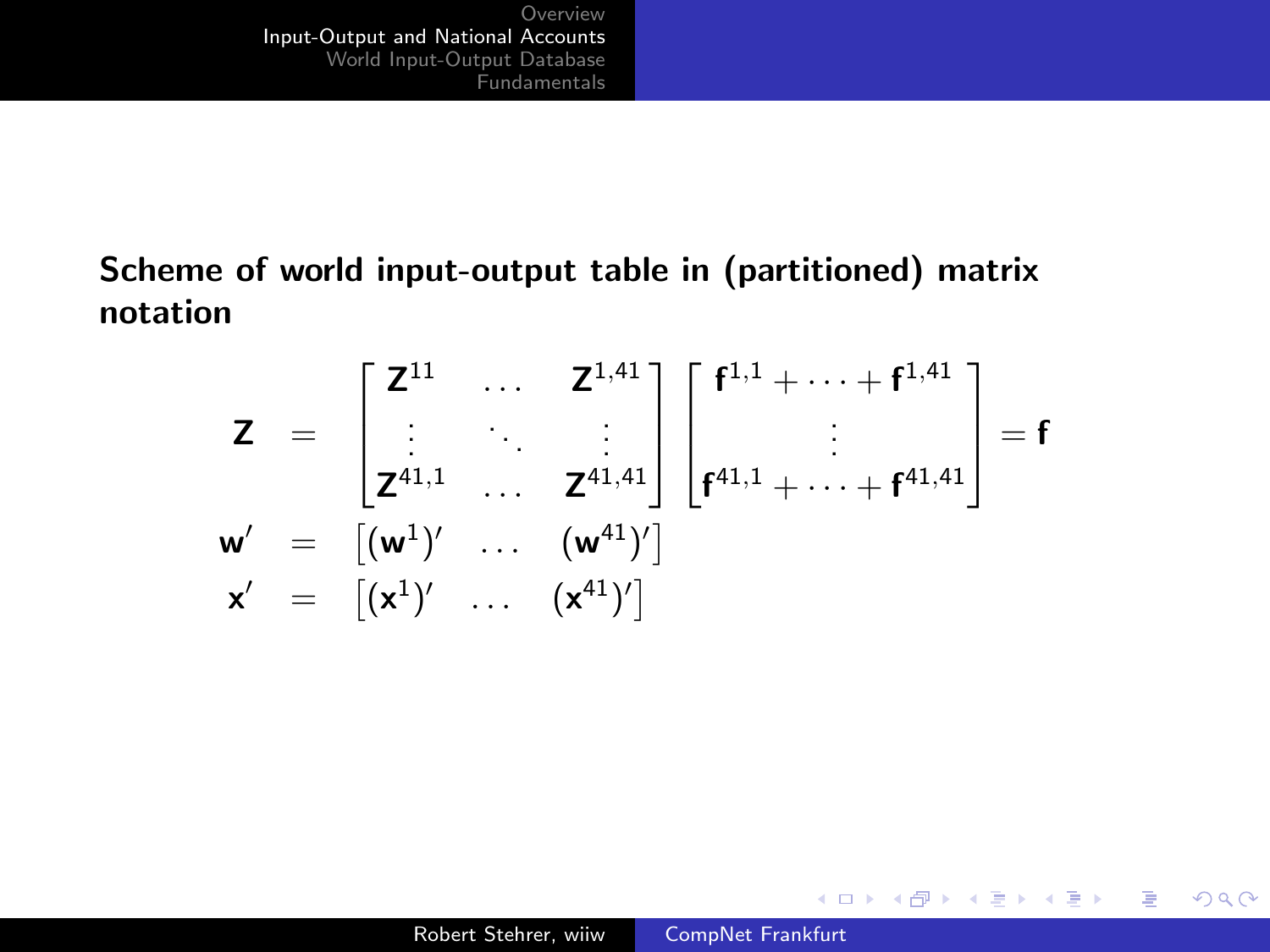### World Input-Output Database: Construction

メロメ メ都 メメ きょくきょう

<span id="page-14-0"></span>目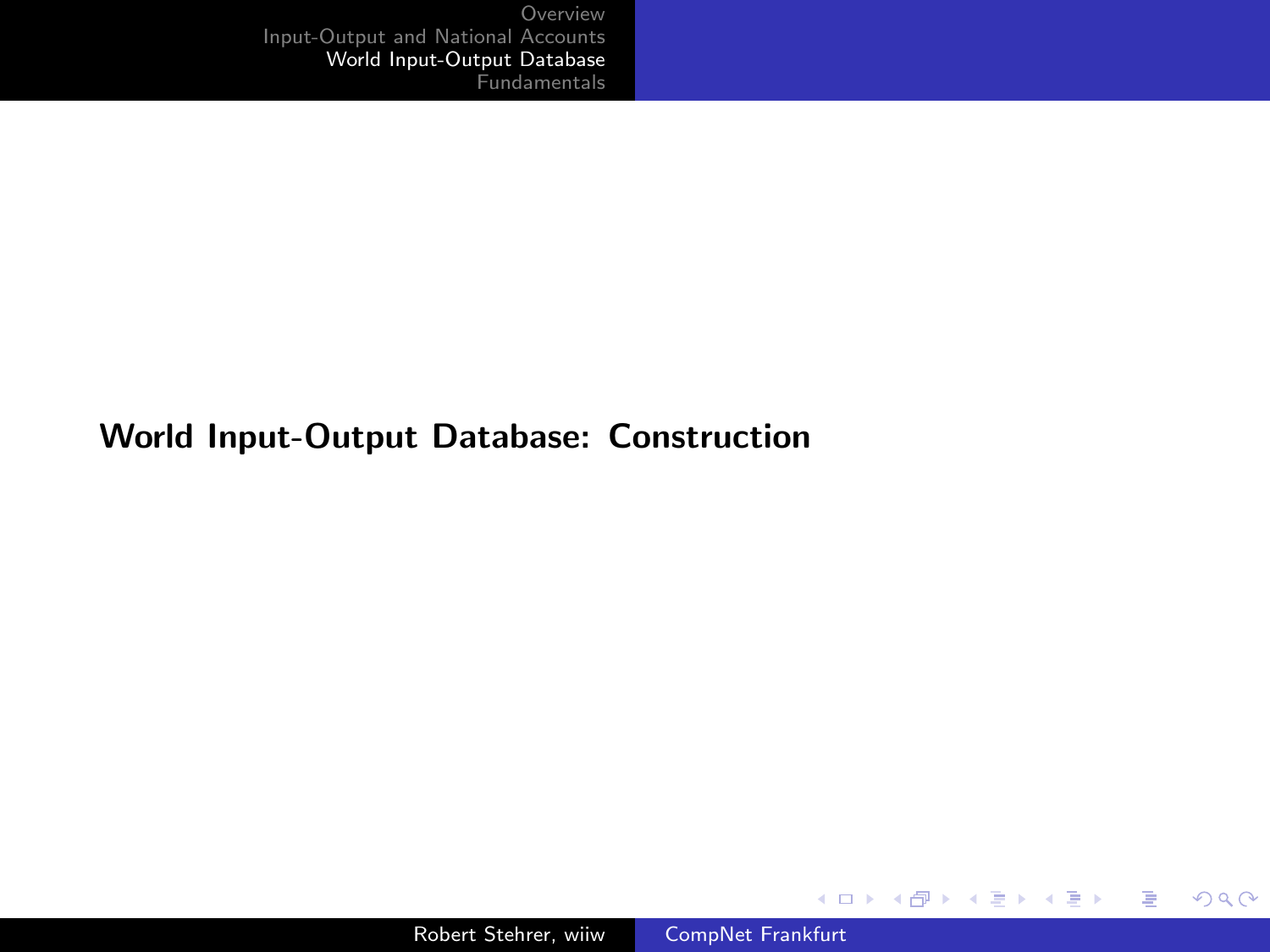# The World Input-Output Database (WIOD) project

- Large-scale EU Framework 7 project (May 2009 to April 2012)
- Inter-country Supply-Use and Input-Output tables
	- ∗ Benchmarked to National Accounts data
	- ∗ 35 sectors (NACE Rev. 1) and 59 products (CPA)
	- ∗ Linked together with bilateral trade data for goods and services
- Period: 1995-2009/2011 (current and previous year prices)
- 40 countries (85% of world GDP)  $+$  estimate for RoW
	- ∗ 27 EU countries
	- ∗ Australia, Brazil, Canada, China, India, Indonesia, Japan, Russia, Mexico, South Korea, Taiwan, Turkey, USA

4 17 18

- ④ 伊 ▶ ④ ヨ ▶ ④ ヨ ▶

э

- Satellite accounts
	- ∗ Socio-economic: Capital and labour (HS, MS, LS) in physical inputs and factor incomes
	- ∗ Environmental accounts (emissions, energy use, resource use)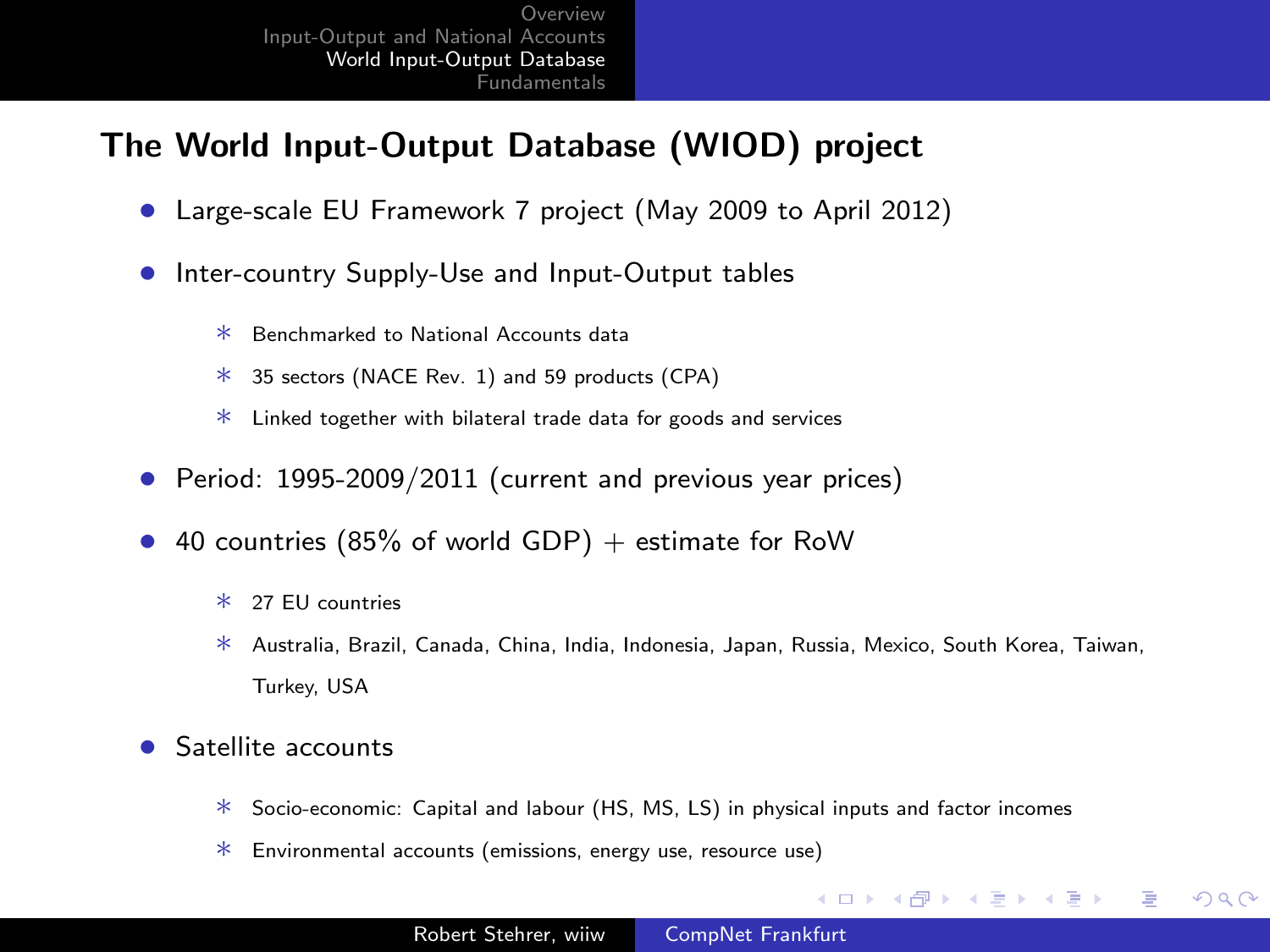### Construction of IO tables

- Supply-Use system
	- ∗ Supply table: Value of products produced by each industry
	- ∗ Use table: Products used by each industry and final demand

### **•** From Supply-Use System to IO tables

- ∗ Requires particular technology assumptions
	- e.g. product X is produced with same technology in each industry
- ∗ Results in either Industry x Industry or Product x Product tables

4 0 8

**K 何 ▶ 【 手 ▶** 

一本語 **B** э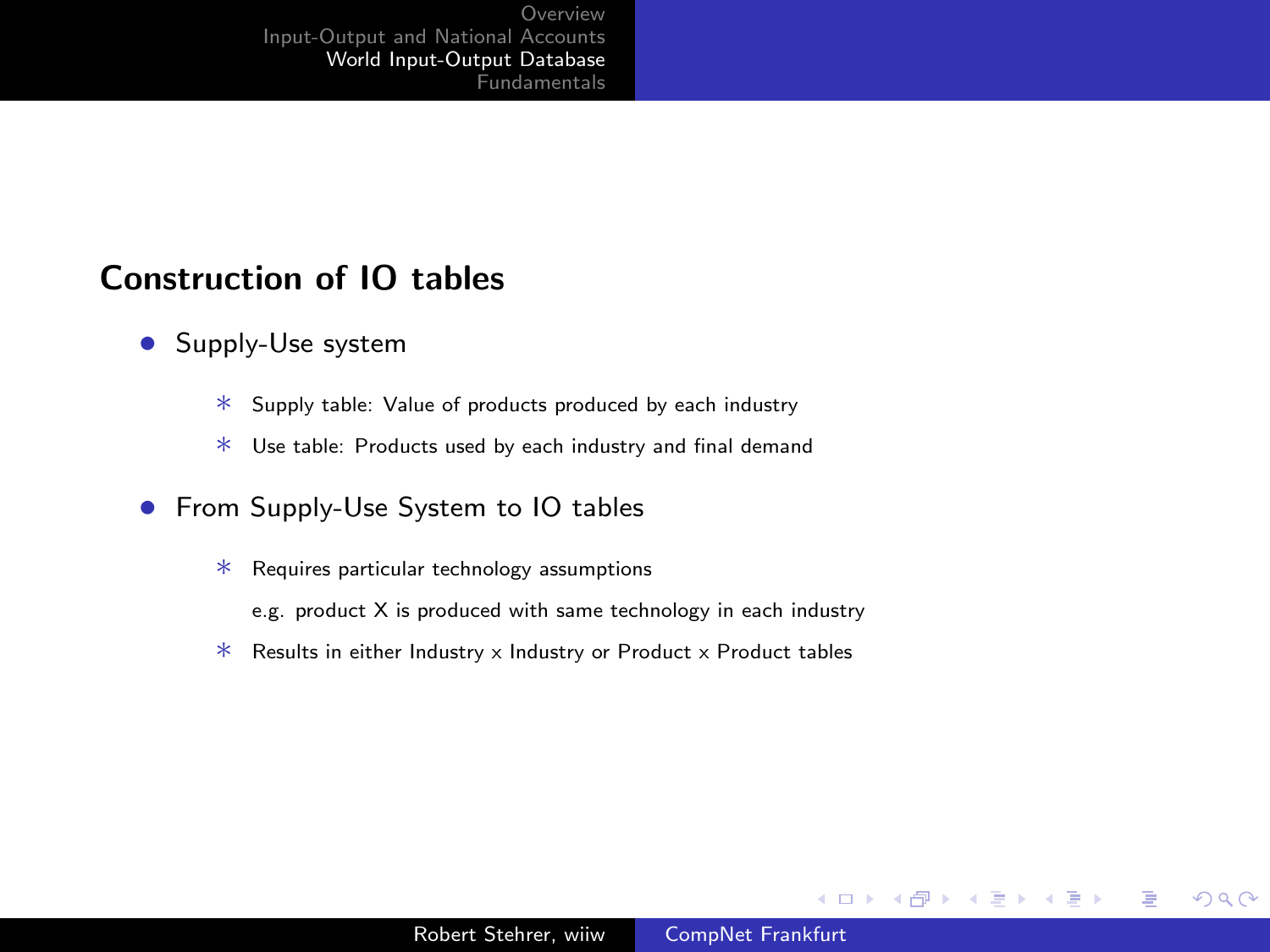Supply and Use System: 2 industries, 3 products, in monetary units (e.g. mn US-\$)

USE table (in purchaser prices)

|    | Industry |              |         |       |
|----|----------|--------------|---------|-------|
|    |          | Final demand | Exports | Total |
| Α  |          |              |         |       |
| B  |          |              |         | 5     |
| C  |          |              |         |       |
| VĀ |          |              |         |       |
| GO |          |              |         |       |

SUPPLY table (in basic prices with transformation into purchaser prices)

|    |   | Industry |         |         |                                                           |
|----|---|----------|---------|---------|-----------------------------------------------------------|
|    |   |          | Imports | Margins | Total                                                     |
| Α  | 5 | U        |         |         |                                                           |
| B  | 4 | 6        |         |         | 5                                                         |
| C  |   | 5        |         |         |                                                           |
| GO | Q | 11       |         |         |                                                           |
|    |   |          |         |         | $A \cup B$ $A \cup B$ $B \cup A \cup B$ $B \cup A \cup B$ |

 $299$ 

э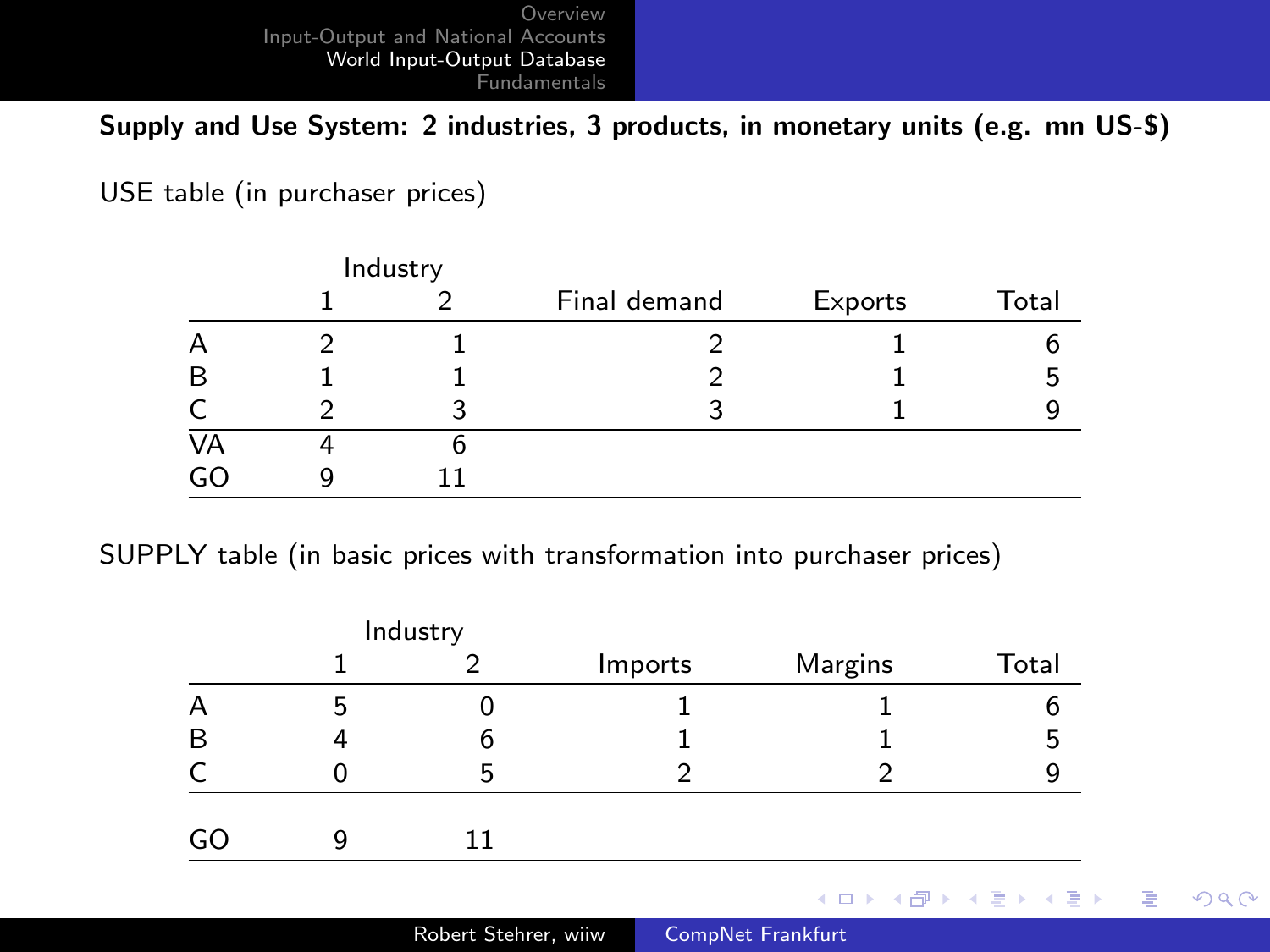From basic to purchaser prices in global SUTs



Source: Streicher and Stehrer, 2012

4日 8

④ イ 伊 ト ( 手  $\sim$ ヨト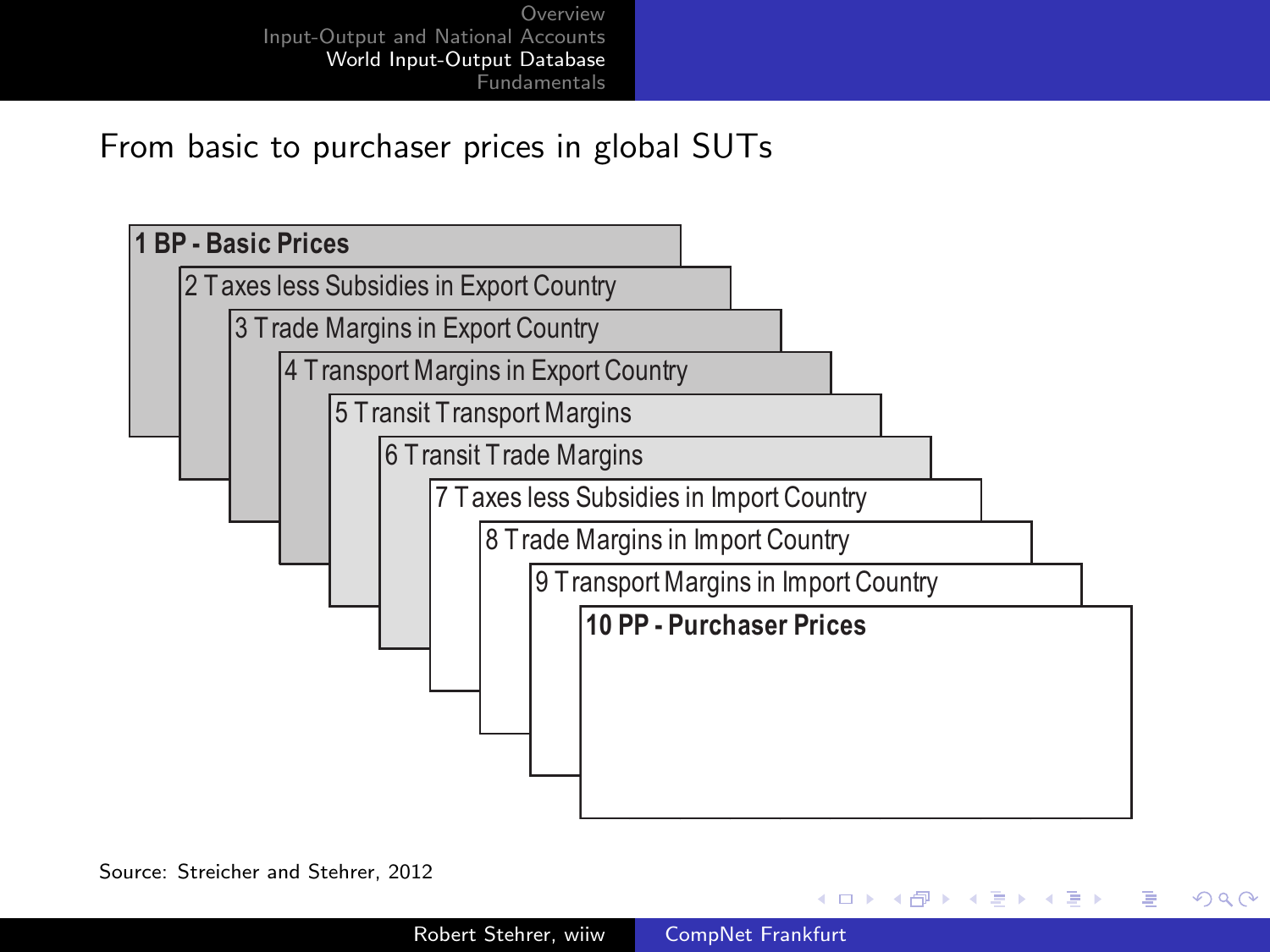# Data construction issues/challenges

- Country specific issues
- Use tables in basic prices and valuation matrices
- Import by use and import use tables
	- ∗ Comparability/consistency across countries and over time
	- ∗ (Modified) BEC correspondence at HS6-digit level not fine enough (e.g. shirts and parts of shirts)
- Size, patterns and treatment of re-exports
- Services trade data
	- ∗ Quality and availability over time
	- ∗ Correspondence of BoP codes to CPA
	- ∗ Split into end-use categories
- Product and import price deflators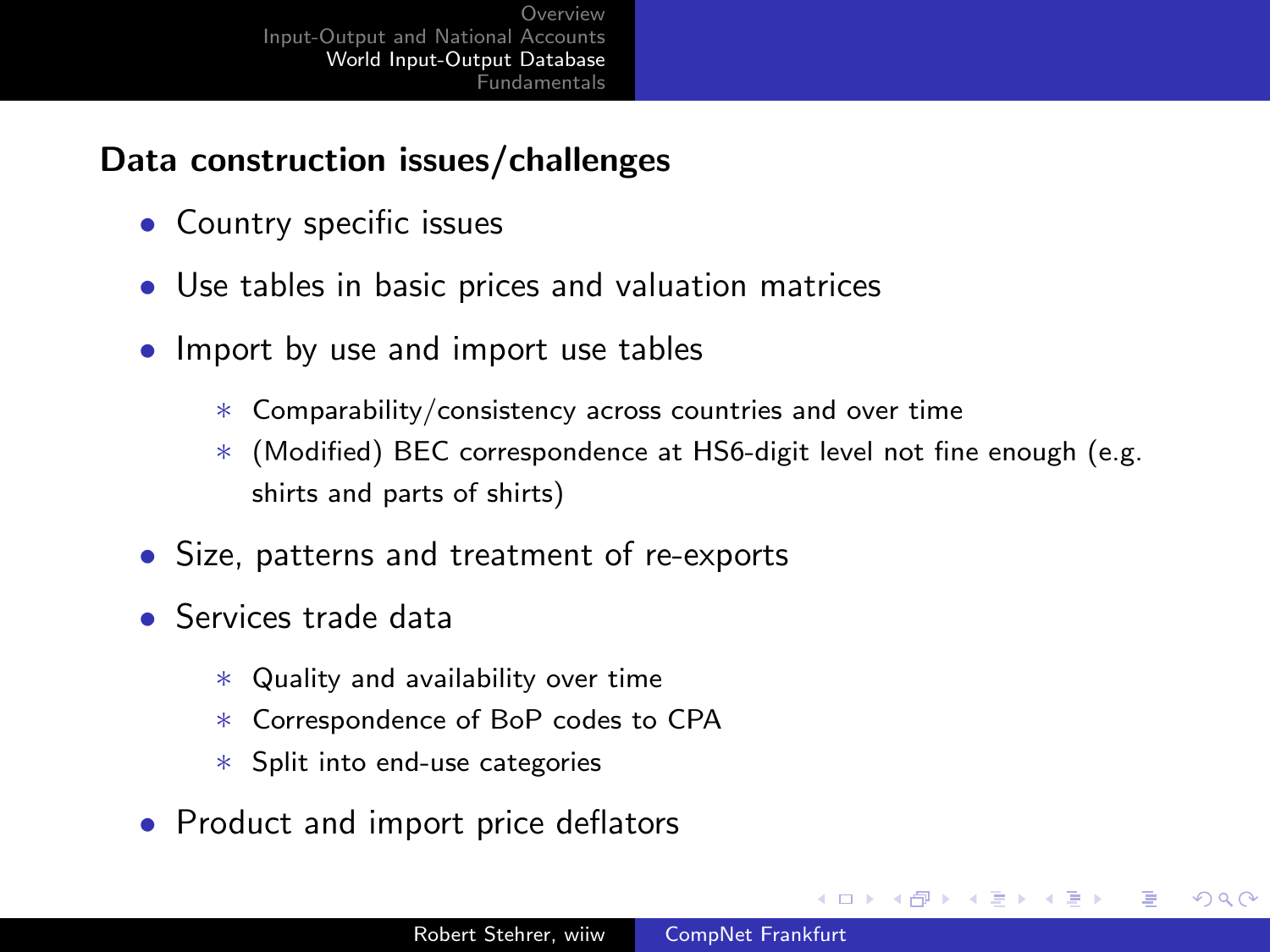### From National Accounts (NA) and National SUTs to WIOTs



Robert Stehrer, wiiw [CompNet Frankfurt](#page-0-0)

イロメ イ母メ イヨメ イヨメーヨ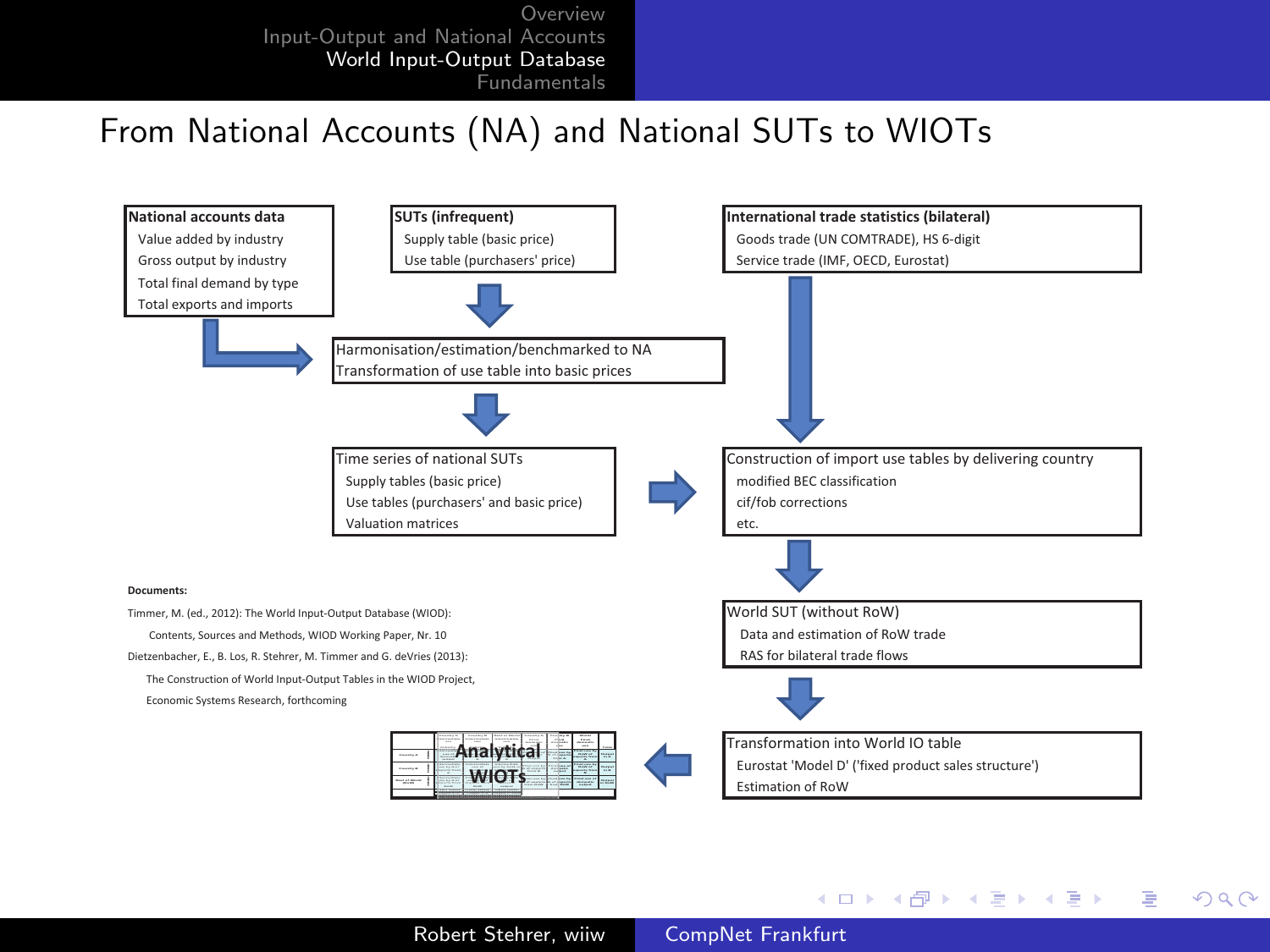# Scheme of analytical WIOT

|                               |          | <b>Country A</b><br>Intermediate<br>use<br><b>Industry</b> | <b>Country B</b><br>Intermediate<br>use<br><b>Industry</b> | <b>Rest of World</b><br>Intermediate<br>use<br><b>Industry</b> | <b>Country A</b><br>Final<br>domestic<br>use | <b>Country B</b><br>Final<br>domestic<br>use               | Rest of<br>World<br>Final<br>domestic<br>use                 | Total            |
|-------------------------------|----------|------------------------------------------------------------|------------------------------------------------------------|----------------------------------------------------------------|----------------------------------------------|------------------------------------------------------------|--------------------------------------------------------------|------------------|
| <b>Country A</b>              | Industry | Intermediate<br>use of<br>domestic<br>output               | Intermediate<br>use by B of<br>imports from<br>A           | Intermediate<br>use by RoW of<br>imports from<br>A             | domestic<br>output                           | Final use of Final use by<br><b>B</b> of exports<br>from A | Final use by<br>RoW of<br>exports from<br>A                  | Output<br>in A   |
| <b>Country B</b>              | Industry | Intermediate<br>use by A of<br>imports from<br>в           | Intermediate<br>use of<br>domestic<br>output               | Intermediate<br>use by RoW of<br>imports from                  | A of exports<br>from B                       | Final use by Final use of<br>domestic<br>output            | Final use by<br>RoW of<br>exports from<br>в                  | Output<br>in B   |
| <b>Rest of World</b><br>(RoW) | Industry | Intermediate<br>use by A of<br>imports from<br><b>RoW</b>  | Intermediate<br>use by B of<br>imports from<br><b>RoW</b>  | Intermediate<br>use of<br>domestic<br>output                   | from RoW                                     | A of exports B of exports<br>from RoW                      | Final use by Final use by Final use of<br>domestic<br>output | Output<br>in RoW |
|                               |          | Value added                                                | Value added                                                | Value added                                                    |                                              |                                                            |                                                              |                  |
|                               |          | Output in A                                                | Output in B                                                | <b>Output in RoW</b>                                           |                                              |                                                            |                                                              |                  |

メロト メ都 トメ 君 トメ 君 ト

目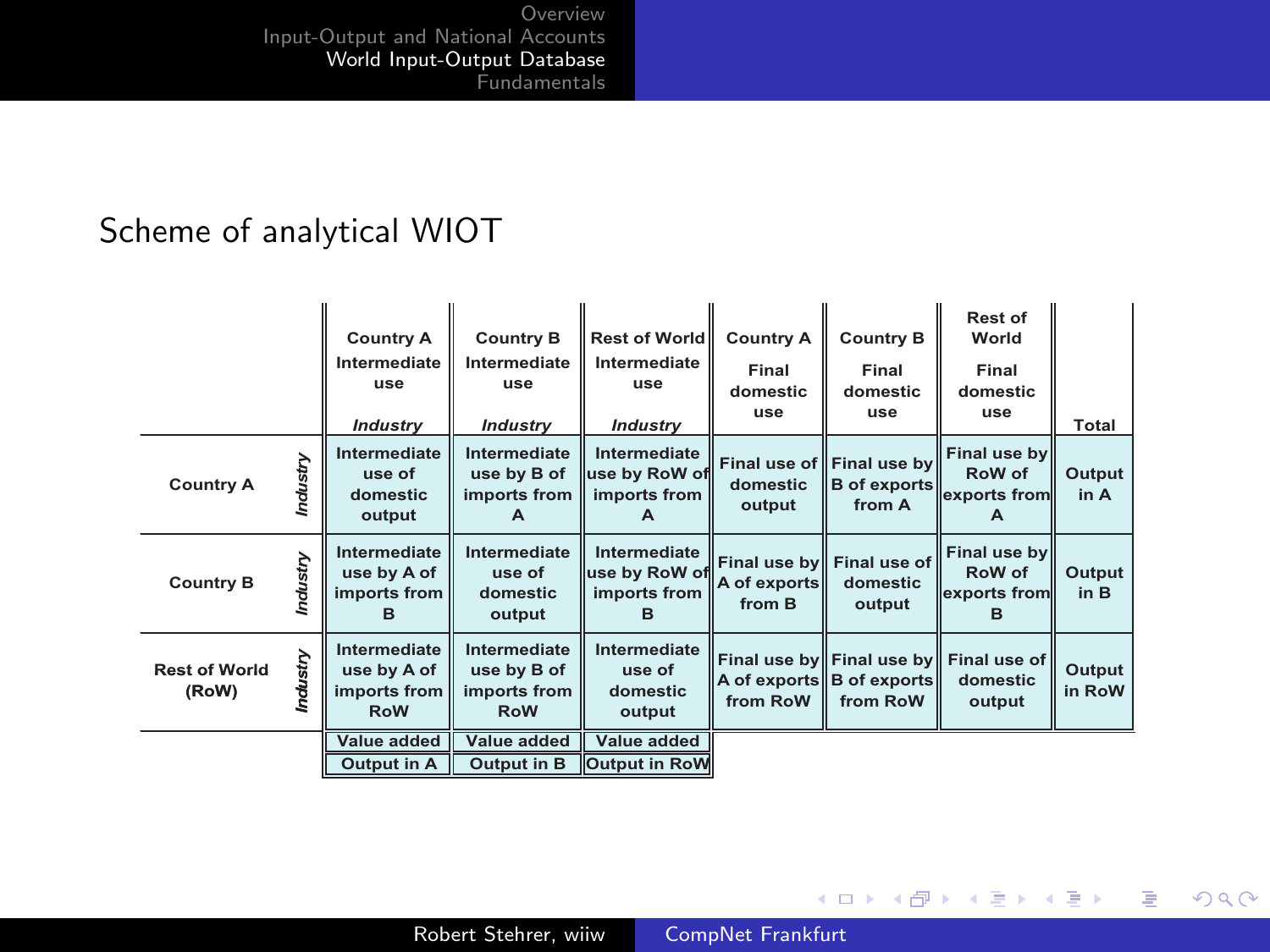### Other global IO tables

- Asian IO tables (IDE-Jetro)
- GTAP project
- Eurostat consolidated EU table (Eurostat and IPTS)
- EXIOPOL
- OECD-WTO initiative
- Australia (Manfred Lentzen)
- Johnson and Noguera (2012)
- GIO tables (Yokahama University)

See Special issue of Economic Systems Research (2013)

4日)

**K 何 ▶ 【 手 ▶** 

一本語

-b

э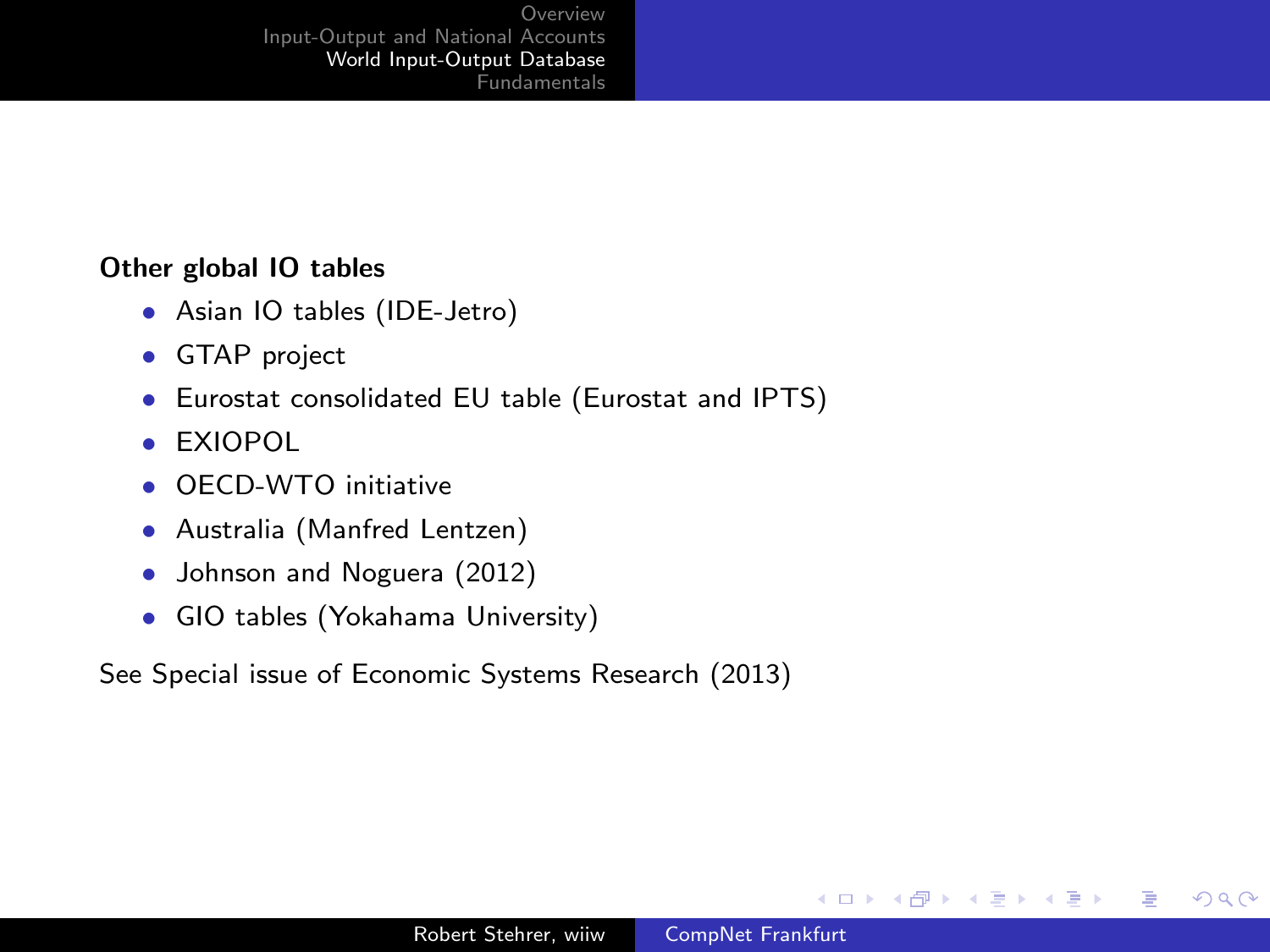#### Literature:

- Dietzenbacher, E., B. Los, R. Stehrer, M. Timmer and G. deVries (2013), The Construction of World Input-Output Tables in the WIOD Project, Economic Systems Research, forthcoming.
- Miller, R.E. and P.D. Blair (2009), Input-Output Analysis. Foundations and Extensions, CUP.
- Timmer, M. (2012, ed.), The World Input Output Database: Contents, Sources and Methods, WIOD Working Paper No. 10.
- Streicher, G. and R. Stehrer (2012), Whither Panama: Constructing a consistent and balanced world SUT including international trade and transport margins, WIOD Working Paper No. 13.

メロメ メ母メ メミメ メミメ

э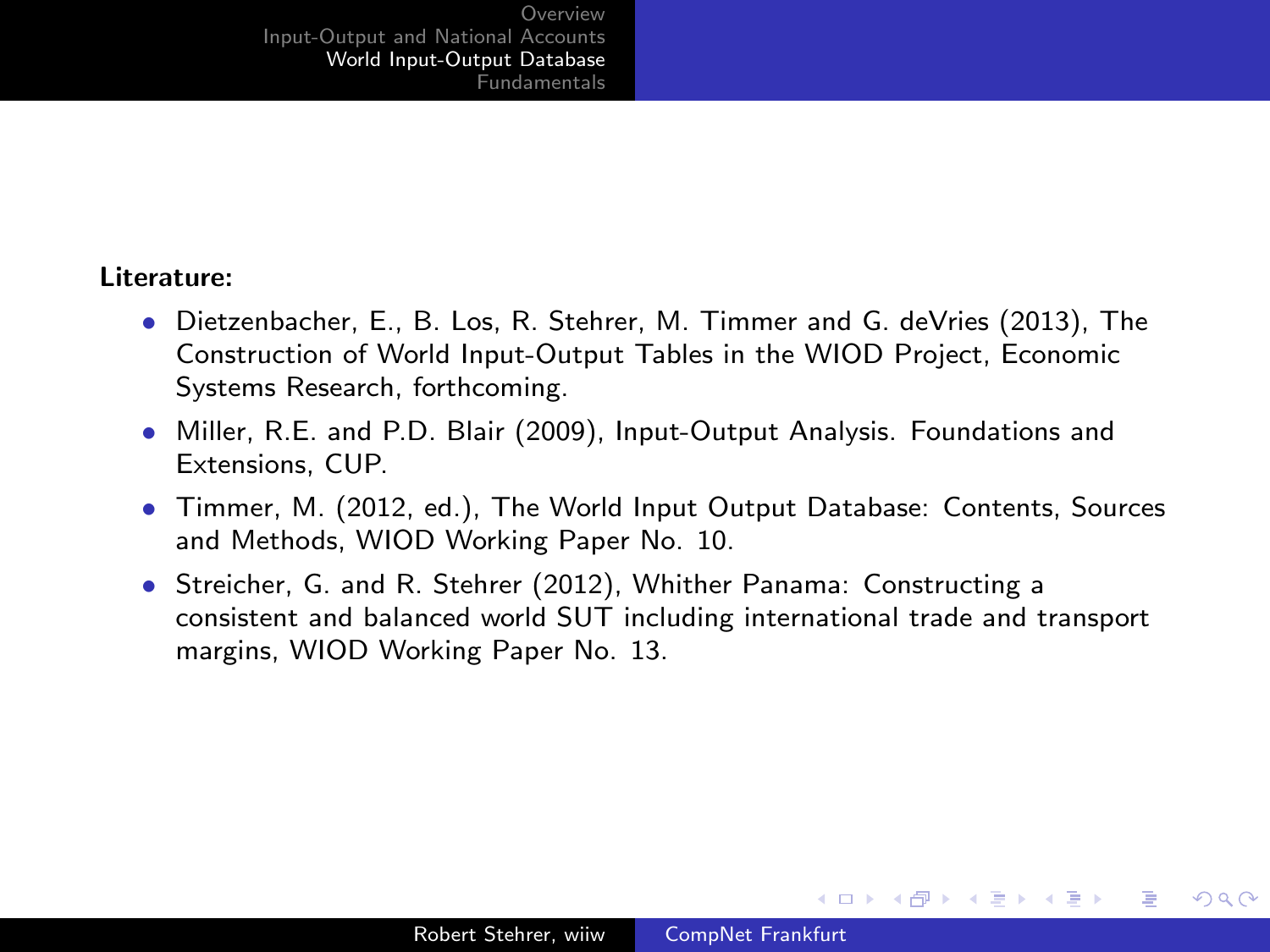### Fundamentals: Leontief matrix and final demand multipliers

メロメ メ御 メメ きょく きょう

<span id="page-24-0"></span>目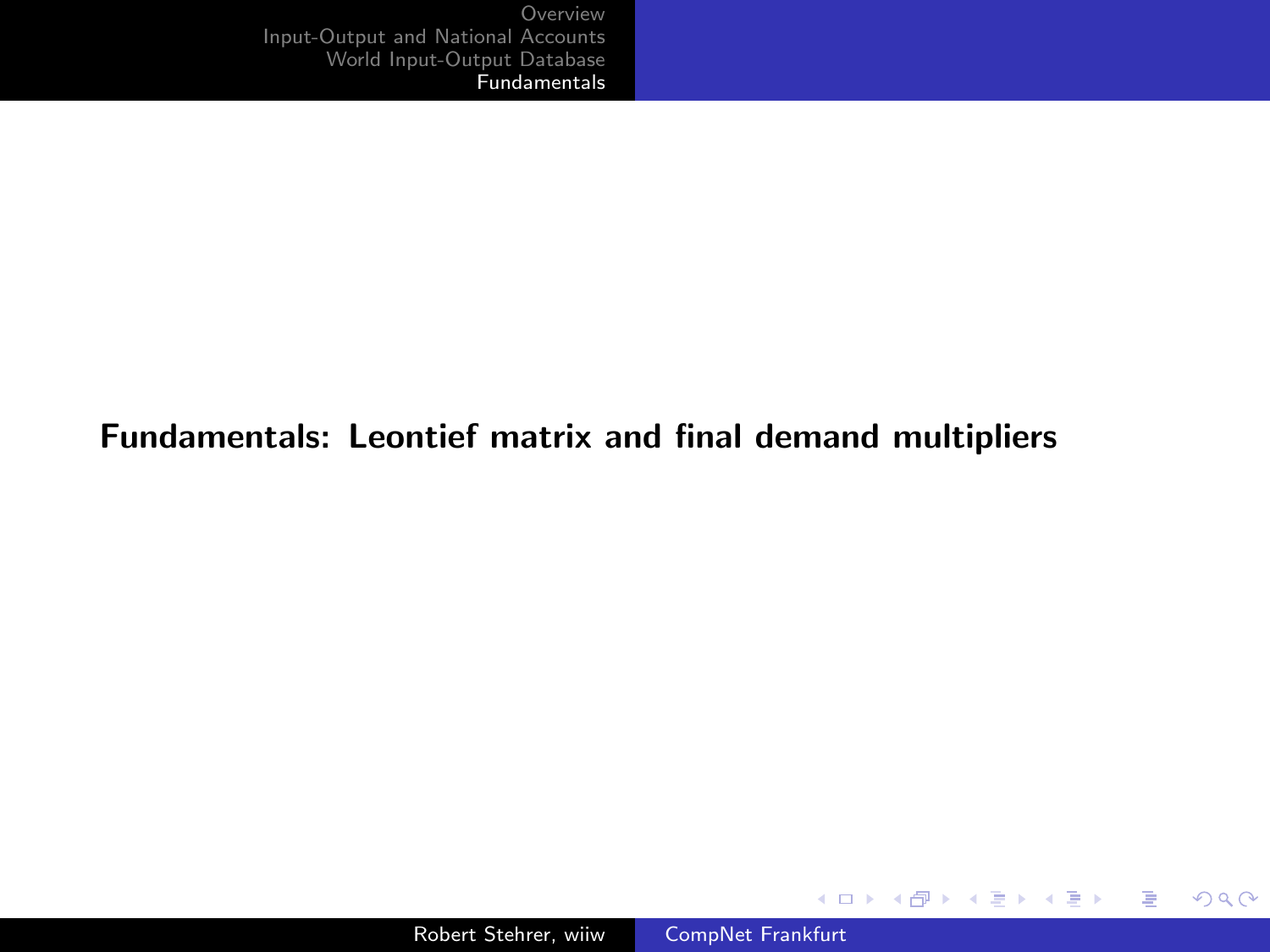Define

$$
\mathbf{x} = \begin{bmatrix} x_1 \\ \vdots \\ x_n \end{bmatrix} \qquad \mathbf{Z} = \begin{bmatrix} z_{11} & \dots & z_{1n} \\ \vdots & \ddots & \vdots \\ z_{n1} & \dots & z_{nn} \end{bmatrix} \qquad \mathbf{f} = \begin{bmatrix} f_1 \\ \vdots \\ f_n \end{bmatrix}
$$

Matrix notation:

$$
\mathbf{x} = \mathbf{Z} \mathbf{i} + \mathbf{f}
$$

メロメ メタメ メミメ メミメー

目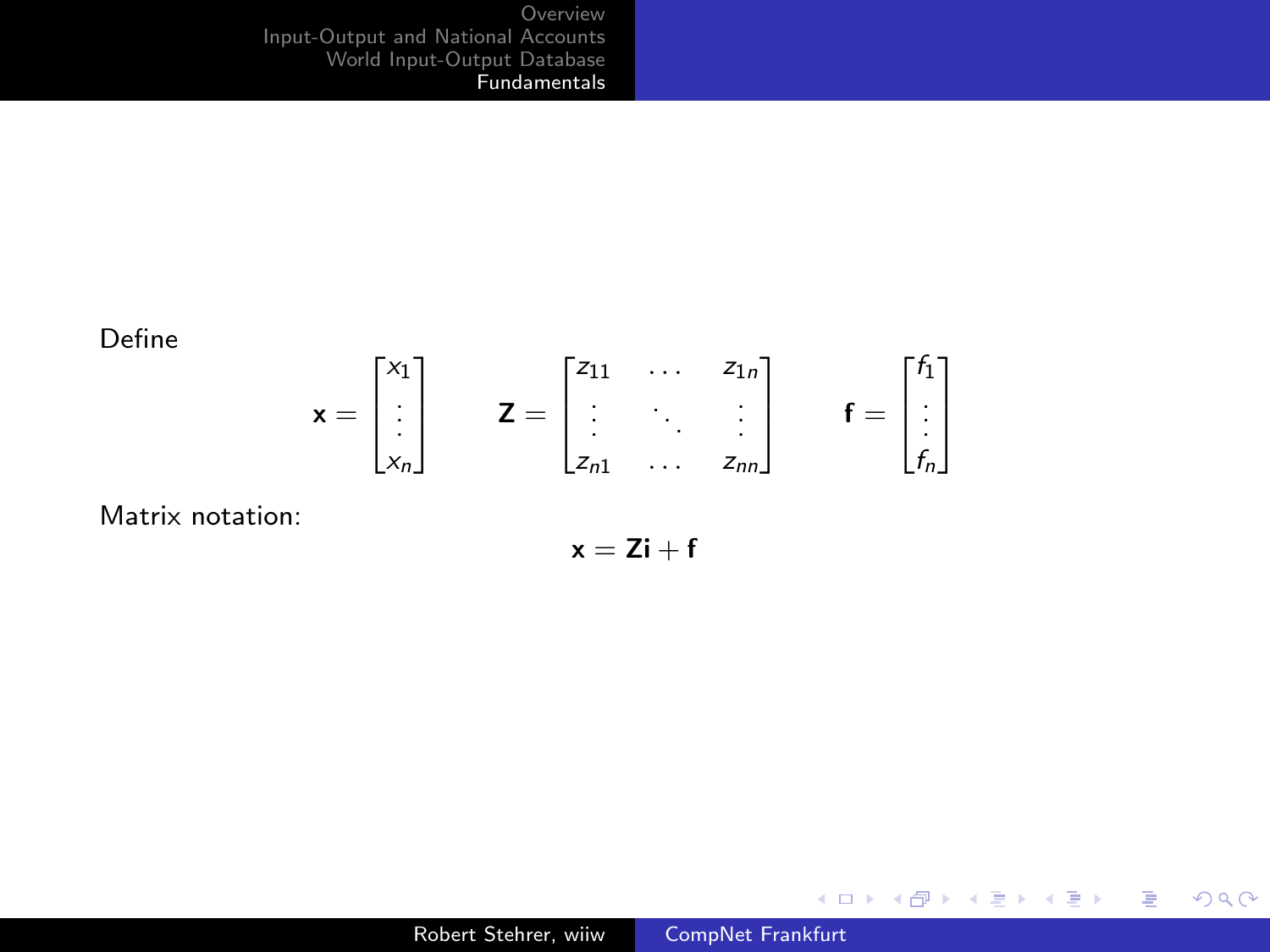### Production functions and IO model (in monetary terms)

- Fundamental assumption: fixed input structures
- Interindustry flow from  $i$  to  $j$  (for a given period) depends entirely on total output of sector  $j$  (in this year)

$$
a_{ij}=\frac{z_{ij}}{x_j}
$$

- $a_{ii}$  ... technical coefficients: input of i (in \$) per unit of gross output  $j$  (in \$)
- Note:  $z_{ii} = a_{ii}x_i$  (trivial)
- Implicit assumptions:
	- ∗ Constant returns to scale
	- ∗ Sectors use inputs in fixed proportions: Leontief production function

and an

- ∢ 何 ▶ -∢ ヨ ▶ -∢ ヨ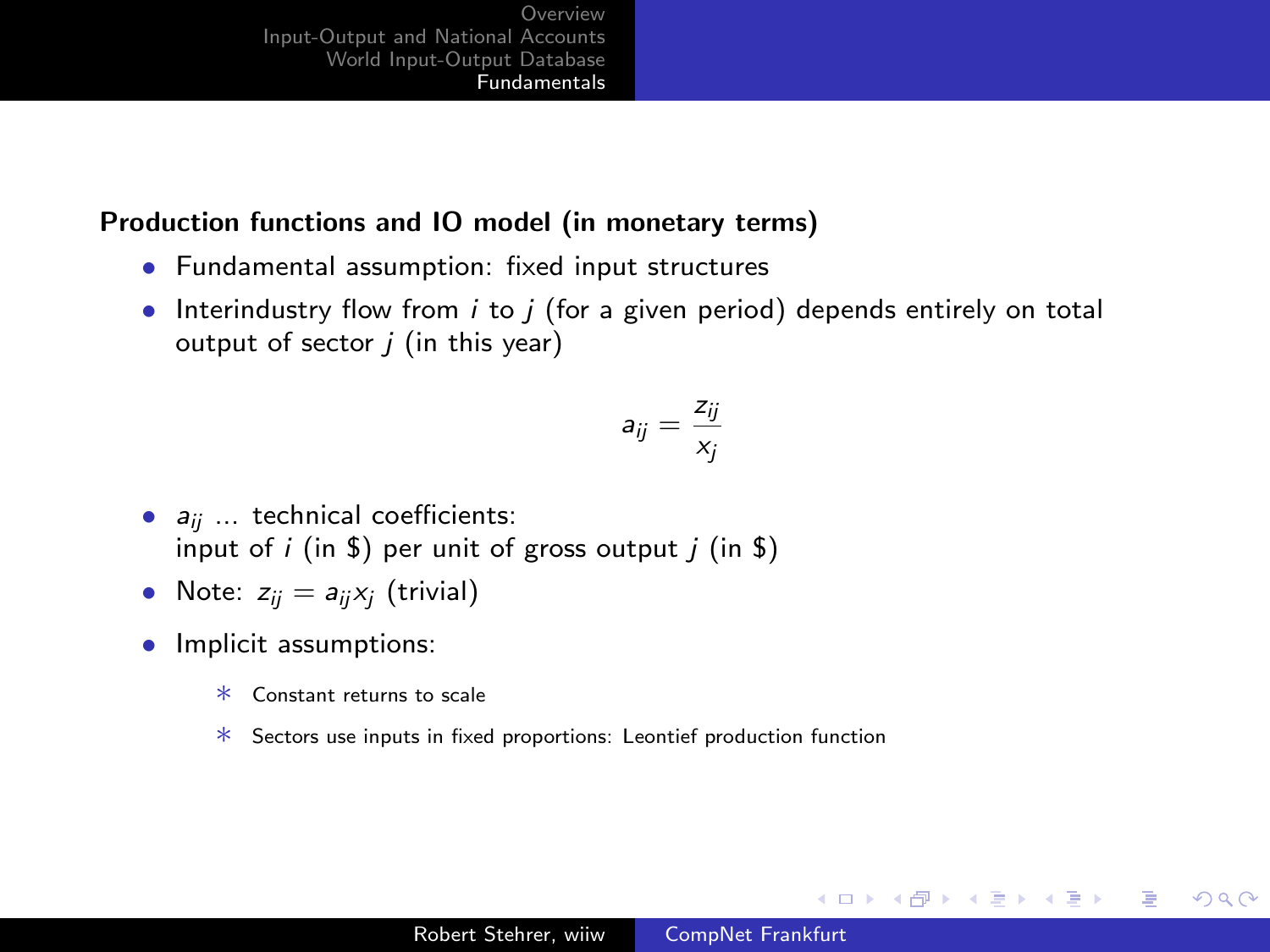Model for closed economy with one sector only:

$$
x = z + f
$$
  
\n
$$
x = a \cdot x + f \quad \text{as } a = z/x
$$
  
\n
$$
x - a \cdot x = f
$$
  
\n
$$
(1 - a) \cdot x = f
$$
  
\n
$$
x = (1 - a)^{-1} \cdot f = \frac{1}{1 - a} \cdot f
$$

- Value added coefficient:  $v = w/x$  (value added divided by gross output)
- Note that (column interpretation)

$$
x = z + w
$$
  
\n
$$
x = ax + w
$$
  
\n
$$
1 = a + v
$$
  
\n
$$
v = 1 - a
$$

Therefore: Value added (GDP, total income) equals final expenditures

$$
v \cdot x = v \cdot (1-a)^{-1} \cdot f = (1-a) \cdot (1-a)^{-1} \cdot f \Leftrightarrow w = f
$$

경기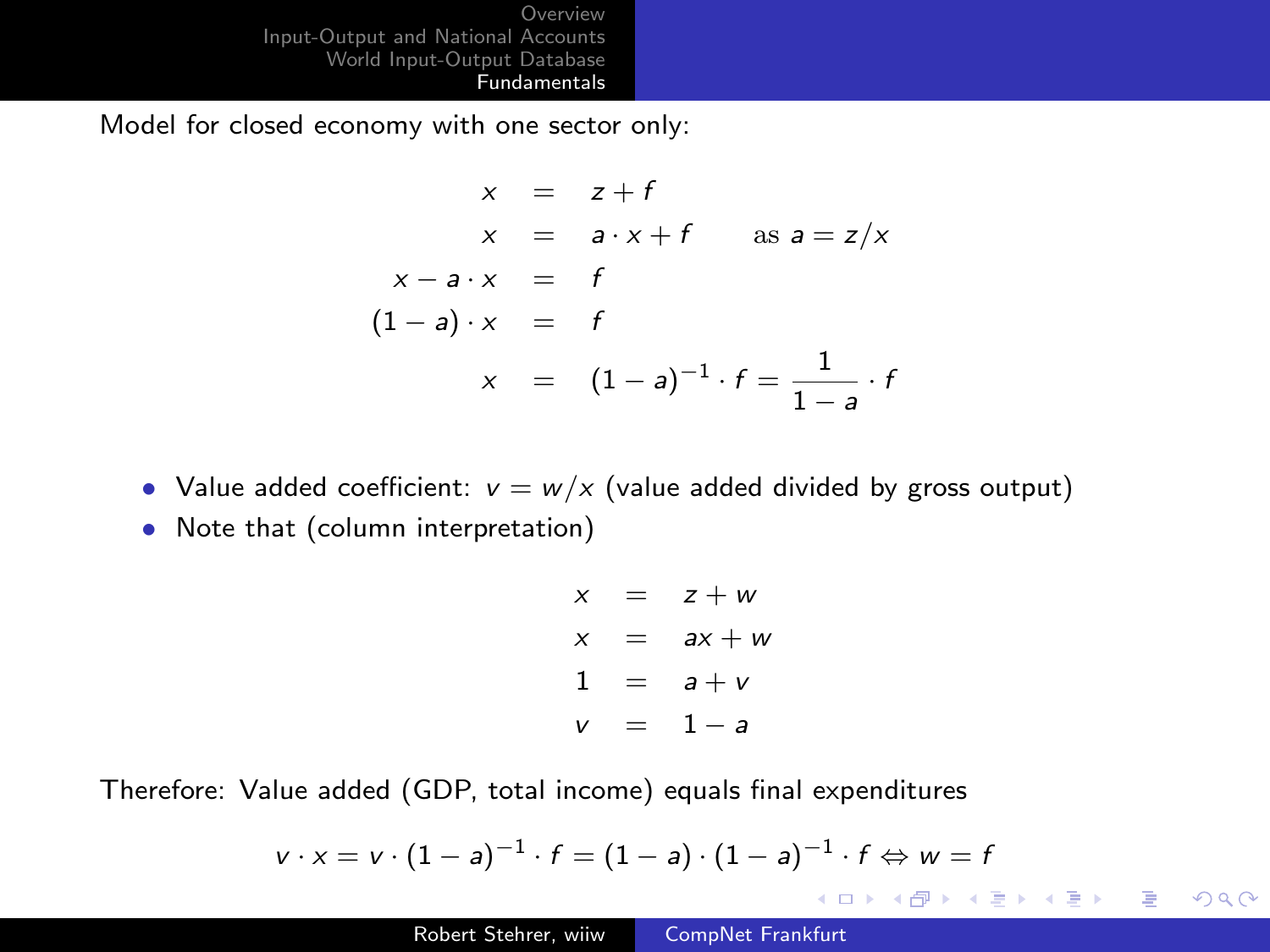If f increases by 1, i.e.  $\Delta f = 1$ , x must increase by 1; for x to increase by 1,  $ax = a\Delta f$ must be produced; for a $\Delta f$  to be produced, a $(a\Delta f) = a^2\Delta f$  must be produced; ...

$$
\Delta x = \underbrace{(1+a+a^2+a^3+...)}_{\text{Geometric series}} \Delta f
$$

$$
\Delta x = \frac{1}{1-a} \Delta f
$$

$$
\Delta x = (1-a)^{-1} \Delta f
$$

- As v is known, this translates into income change:  $\Delta w = v \cdot \Delta x$
- Similarly, if employment or  $CO<sub>2</sub>$  emmissions per unit of gross output is known, one can calculate employment or  $CO<sub>2</sub>$  effects

and in

4母 ト 4回 ト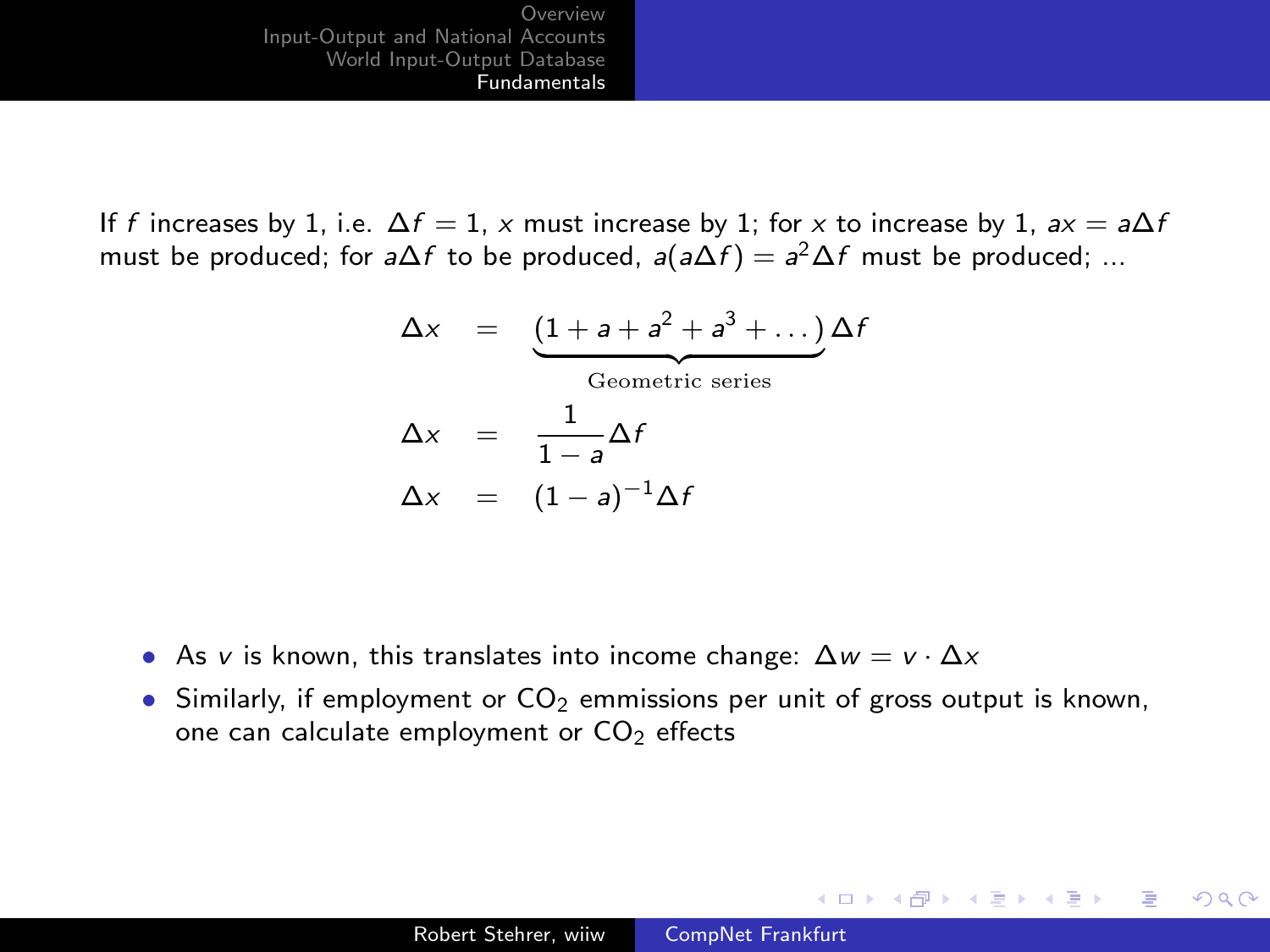### Translation into multi-sector structure (in matrix notation)

Given Z and x we can derive (divide each column in Z by gross output)

$$
\mathbf{A} = \mathbf{Z}\hat{\mathbf{x}}^{-1}
$$

If technical coefficients  $a_{ii}$  are known

$$
x_1 = a_{11}x_1 + \dots + a_{1j}x_j + \dots + a_{1n}x_n + f_1
$$
  
\n
$$
\vdots
$$
  
\n
$$
x_i = a_{i1}x_1 + \dots + a_{ij}x_j + \dots + a_{in}x_n + f_i
$$
  
\n
$$
\vdots
$$
  
\n
$$
x_n = a_{n1}x_1 + \dots + a_{nj}x_j + \dots + a_{nn}x_n + f_n
$$

 $299$ 

重

メロメ メ母メ メミメ メミメ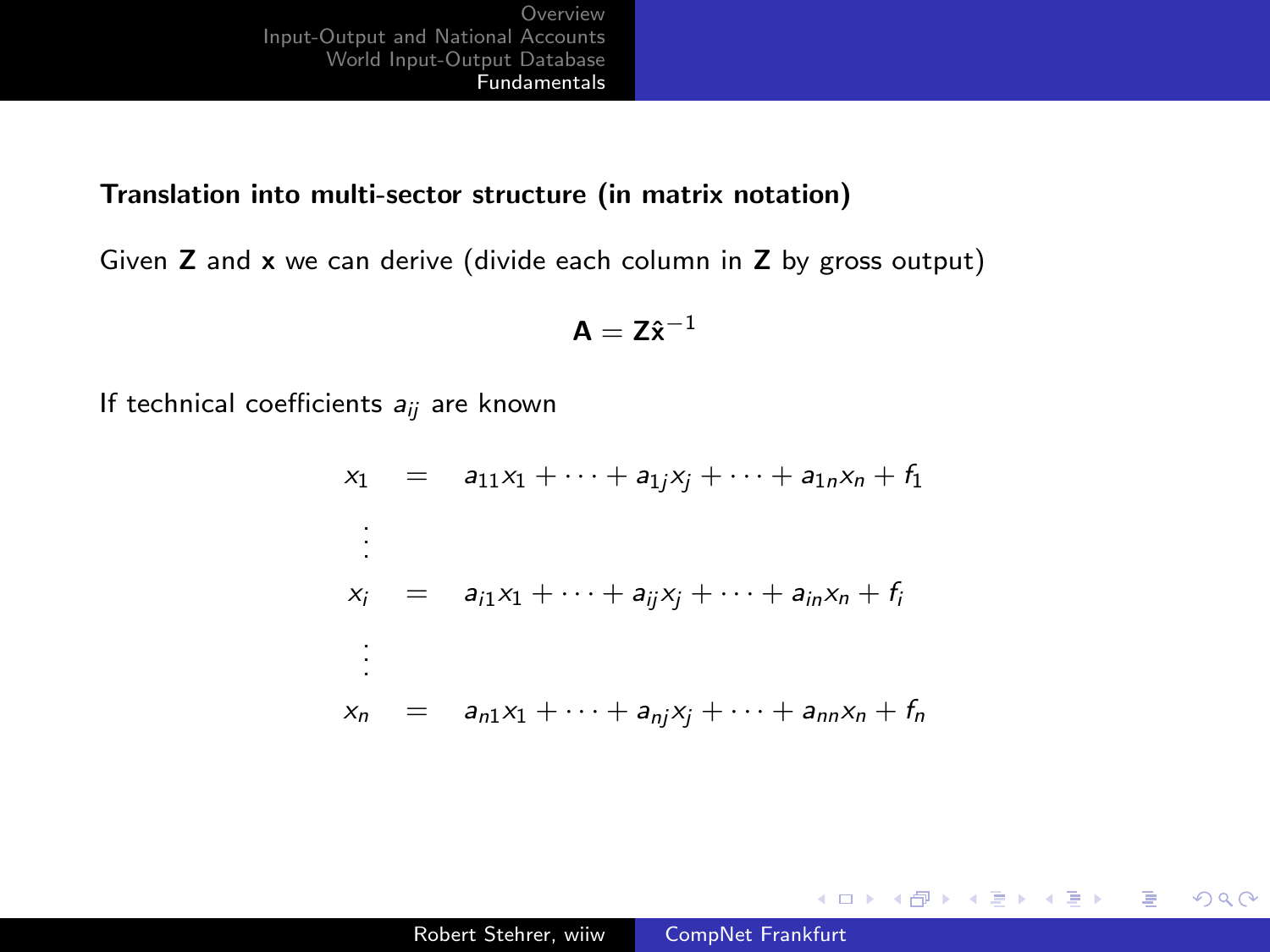In matrix notation:

 $x = Ax + f$ 

Assume that  $f$  is fixed (exogenous), then the above equation is a set of n equations in n unknowns.

$$
x = Ax + f
$$
  
\n
$$
x - Ax = f
$$
  
\n
$$
(I - A)x = f
$$
  
\n
$$
x = (I - A)^{-1}f = Lf
$$

•  $(I - A)^{-1} = L$  ... Leontief inverse (or total requirements matrix)

• National accounting identity (total income  $=$  final demand):

$$
\textbf{v}'\textbf{x} = \textbf{i}'(\textbf{I}-\textbf{A})(\textbf{I}-\textbf{A})^{-1} = \textbf{i}'\textbf{f}
$$

 $2990$ 

э

メロメ メ母メ メミメ メミメ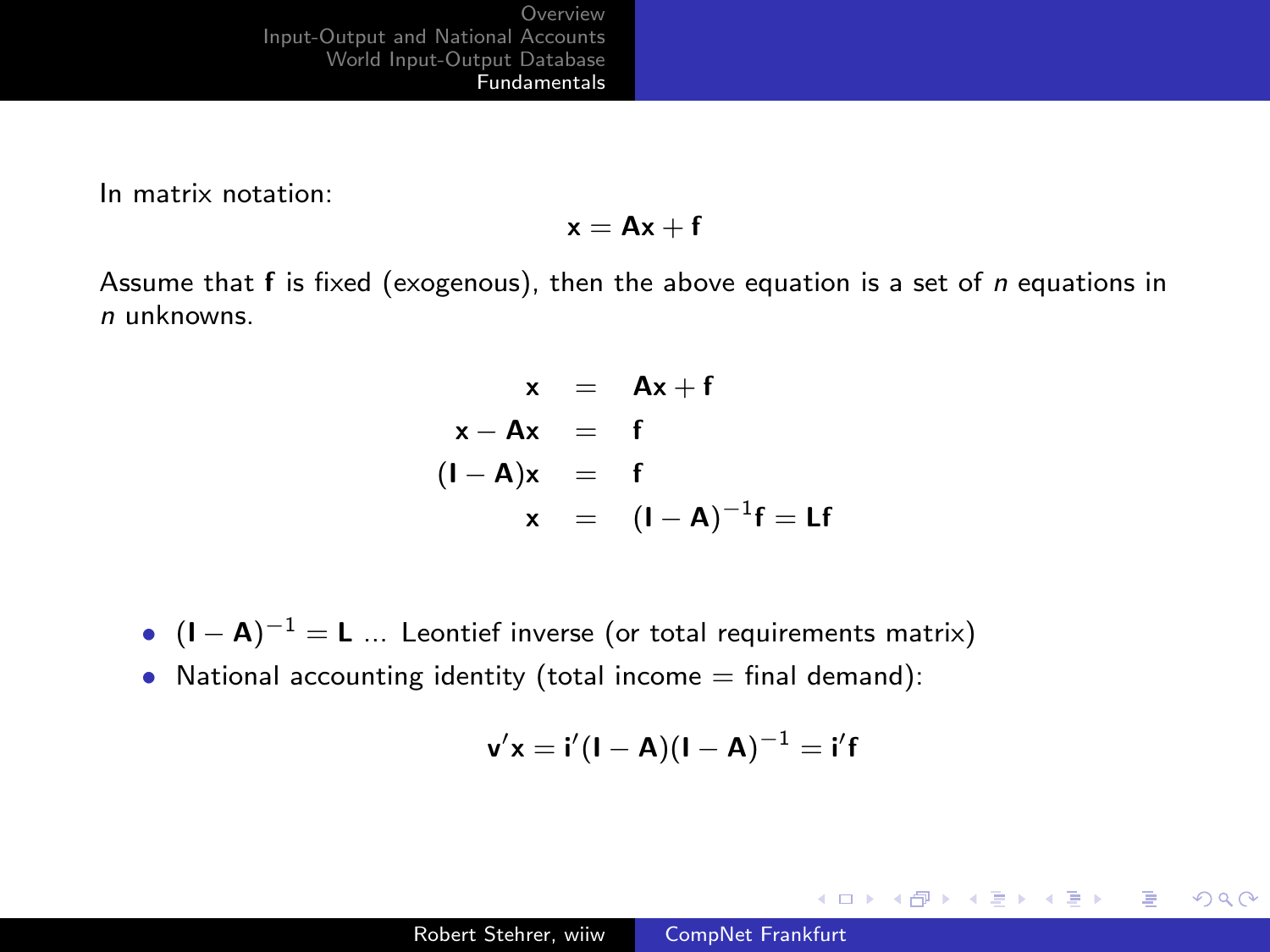### The calculations

$$
\mathbf{A} = \mathbf{Z}\hat{\mathbf{x}}^{-1} = \begin{bmatrix} 150 & 500 \\ 200 & 100 \end{bmatrix} \begin{bmatrix} 1000 & 0 \\ 0 & 2000 \end{bmatrix}^{-1} = \begin{bmatrix} 150 & 500 \\ 200 & 100 \end{bmatrix} \begin{bmatrix} \frac{1}{1000} & 0 \\ 0 & \frac{1}{2000} \end{bmatrix} = \begin{bmatrix} 0.15 & 0.25 \\ 0.20 & 0.05 \end{bmatrix}
$$

$$
\mathbf{L} = (\mathbf{I} - \mathbf{A})^{-1} = \begin{pmatrix} 1 & 0 \ 0 & 1 \end{pmatrix} - \begin{bmatrix} 0.15 & 0.25 \ 0.20 & 0.05 \end{bmatrix}^{-1} = \begin{bmatrix} 1 - 0.15 & -0.50 \ -0.20 & 1 - 0.10 \end{bmatrix}^{-1}
$$

$$
= \begin{bmatrix} 1.2541 & 0.3300 \ 0.2640 & 1.1221 \end{bmatrix}
$$

$$
\mathbf{x} = \mathbf{L} \mathbf{f} = \begin{bmatrix} 1.2541 & 0.3300 \\ 0.2640 & 1.1221 \end{bmatrix} \begin{bmatrix} 350 \\ 1700 \end{bmatrix} = \begin{bmatrix} 1000 \\ 2000 \end{bmatrix}
$$

メロメ メ御き メミメ メミメー

目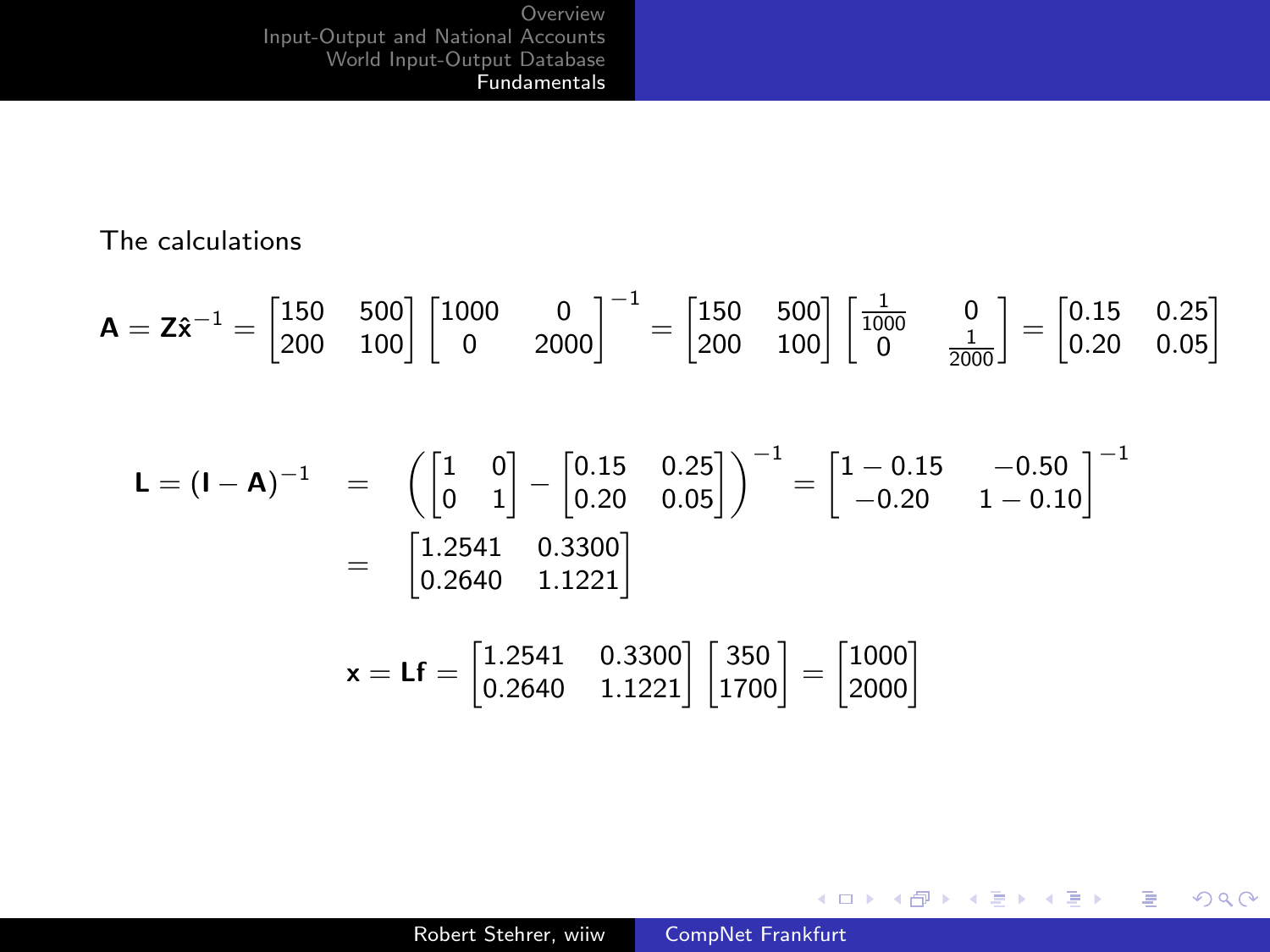What happens if final demand in sector 1 increases to 450, i.e.  $\Delta f_1 = 100$ ?

$$
\Delta \textbf{x} = \textbf{L} \Delta \textbf{f} = \begin{bmatrix} 1.2541 & 0.3300 \\ 0.2640 & 1.1221 \end{bmatrix} \begin{bmatrix} 100 \\ 0 \end{bmatrix} = \begin{bmatrix} 125.41 \\ 26.40 \end{bmatrix}
$$

Notation:

$$
\Delta \mathbf{x} = \mathbf{x}_1 - \mathbf{x}_0 \qquad \mathbf{L}_1 = \mathbf{L}_0 \qquad \Delta \mathbf{f} = \mathbf{f}_1 - \mathbf{f}_0
$$
\n
$$
\mathbf{x}_1 = \mathbf{x}_0 + \Delta \mathbf{x} = \begin{bmatrix} 1000 \\ 2000 \end{bmatrix} + \begin{bmatrix} 125.41 \\ 26.40 \end{bmatrix} = \begin{bmatrix} 1125.41 \\ 2026.40 \end{bmatrix}
$$

- A change in final demand in sector 1, also increases gross output (and therefore value added, employment,...) in sector 2 via inter-industry linkages
- Multiplier effects
- Analogous interpretation if 1 and 2 denote countries (rather than industries)

メロメ メ都 メメ きょくきょう

 $2990$ 

э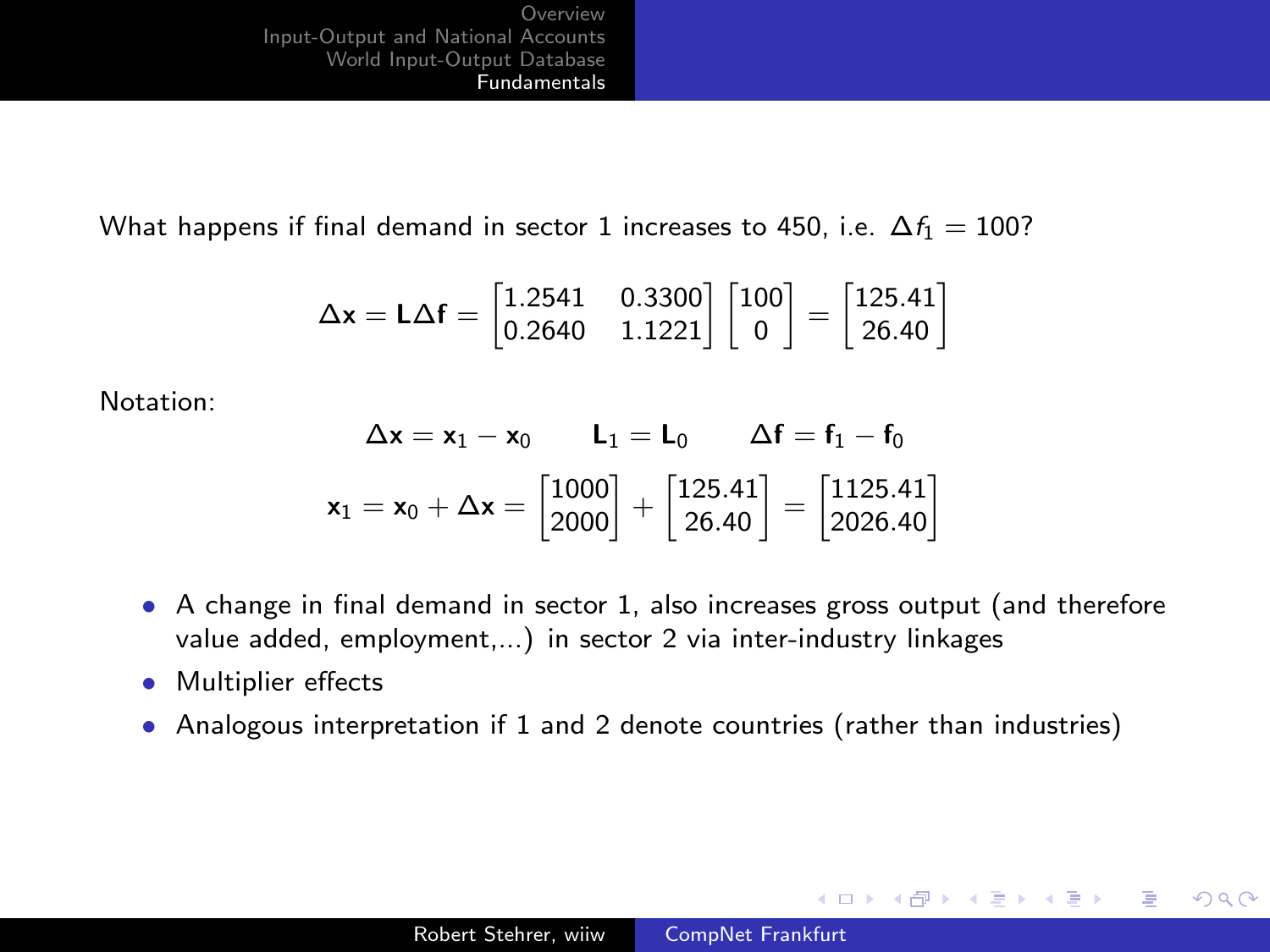Final demand in each sector is

Round 0 : 
$$
\mathbf{IAf} = \begin{bmatrix} 1 & 0 \\ 0 & 1 \end{bmatrix} \begin{bmatrix} 100 \\ 0 \end{bmatrix} \begin{bmatrix} 100 \\ 0 \end{bmatrix}
$$

To produce this, each sector needs input from its own and the other sector:

$$
\text{Round 1}: \mathbf{A} \Delta \mathbf{f} = \begin{bmatrix} 0.15 & 0.25 \\ 0.20 & 0.05 \end{bmatrix} \begin{bmatrix} 100 \\ 0 \end{bmatrix} = \begin{bmatrix} 15 \\ 20 \end{bmatrix}
$$

However, to produce the extra output (15,20) again inputs from other sectors are needed:

Round 2 : 
$$
\mathbf{A}(\mathbf{A}\Delta\mathbf{f}) = \mathbf{A}^2 \Delta\mathbf{f} = \begin{bmatrix} 0.15 & 0.25 \\ 0.20 & 0.05 \end{bmatrix}^2 \begin{bmatrix} 100 \\ 0 \end{bmatrix} = \begin{bmatrix} 7.25 \\ 4.00 \end{bmatrix}
$$

However, to produce the extra output (7.25,4.00) again inputs from other sectors are needed:

Round 3 : 
$$
\mathbf{A}(\mathbf{A}(\mathbf{A}\Delta\mathbf{f})) = \mathbf{A}^3 \Delta f = \begin{bmatrix} 0.15 & 0.25 \\ 0.20 & 0.05 \end{bmatrix}^3 \begin{bmatrix} 100 \\ 0 \end{bmatrix} = \begin{bmatrix} 2.0875 \\ 1.6500 \end{bmatrix}
$$

However, ...

イロメ イ母メ イヨメ イヨメー

 $\equiv$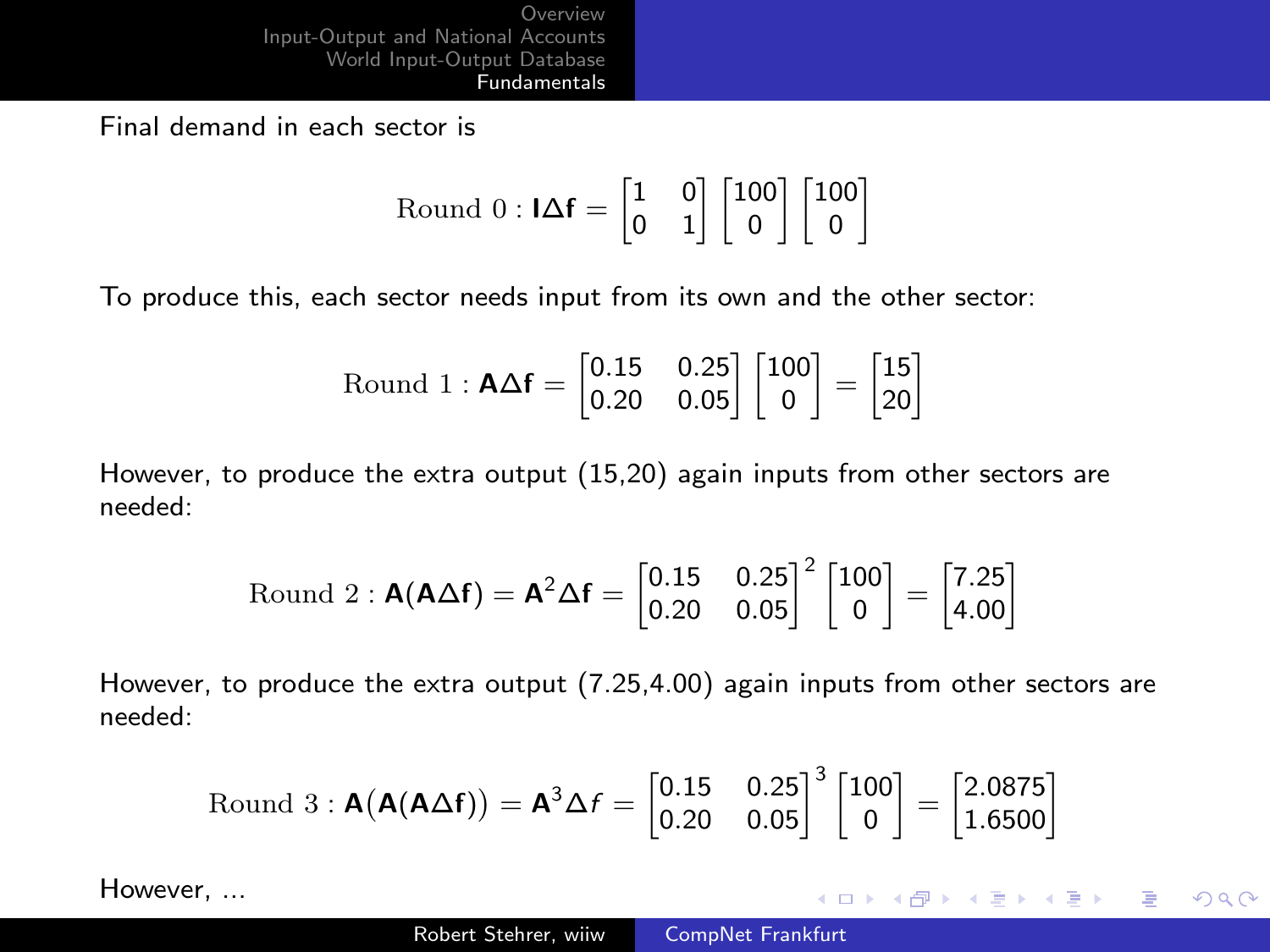### The rounds-approach

|                                  | $\Omega$ |       |       |       | 4     | 5     | $\cdots$ | $\infty$ |  |
|----------------------------------|----------|-------|-------|-------|-------|-------|----------|----------|--|
| Industry 1                       | 100.0    | 15.0  | 7.3   | 2.1   | 0.7   | 0.2   | $\cdots$ |          |  |
| Industry 2                       | 0.0      | 20.0  | 4.0   | 1.7   | 0.5   | 0.2   | $\cdots$ |          |  |
| Cumulative total                 |          |       |       |       |       |       |          |          |  |
| Industry 1                       | 100.0    | 115.0 | 122.3 | 124.3 | 125.1 | 125.3 | $\cdots$ | 125.4    |  |
| Industry 2                       | 0.0      | 20.0  | 24.0  | 25.7  | 25.2  | 26.3  | $\cdots$ | 26.4     |  |
| Percent of Total Effect Captured |          |       |       |       |       |       |          |          |  |
| Industry 1                       | 79.7     | 91.7  | 97.5  | 99.1  | 99.7  | 99.9  | $\cdots$ | 100      |  |
| Industry 2                       | 0.0      | 75.8  | 90.9  | 97.2  | 99.1  | 99.7  | $\cdots$ | 100      |  |

メロメ メタメ メミメ メミメー

重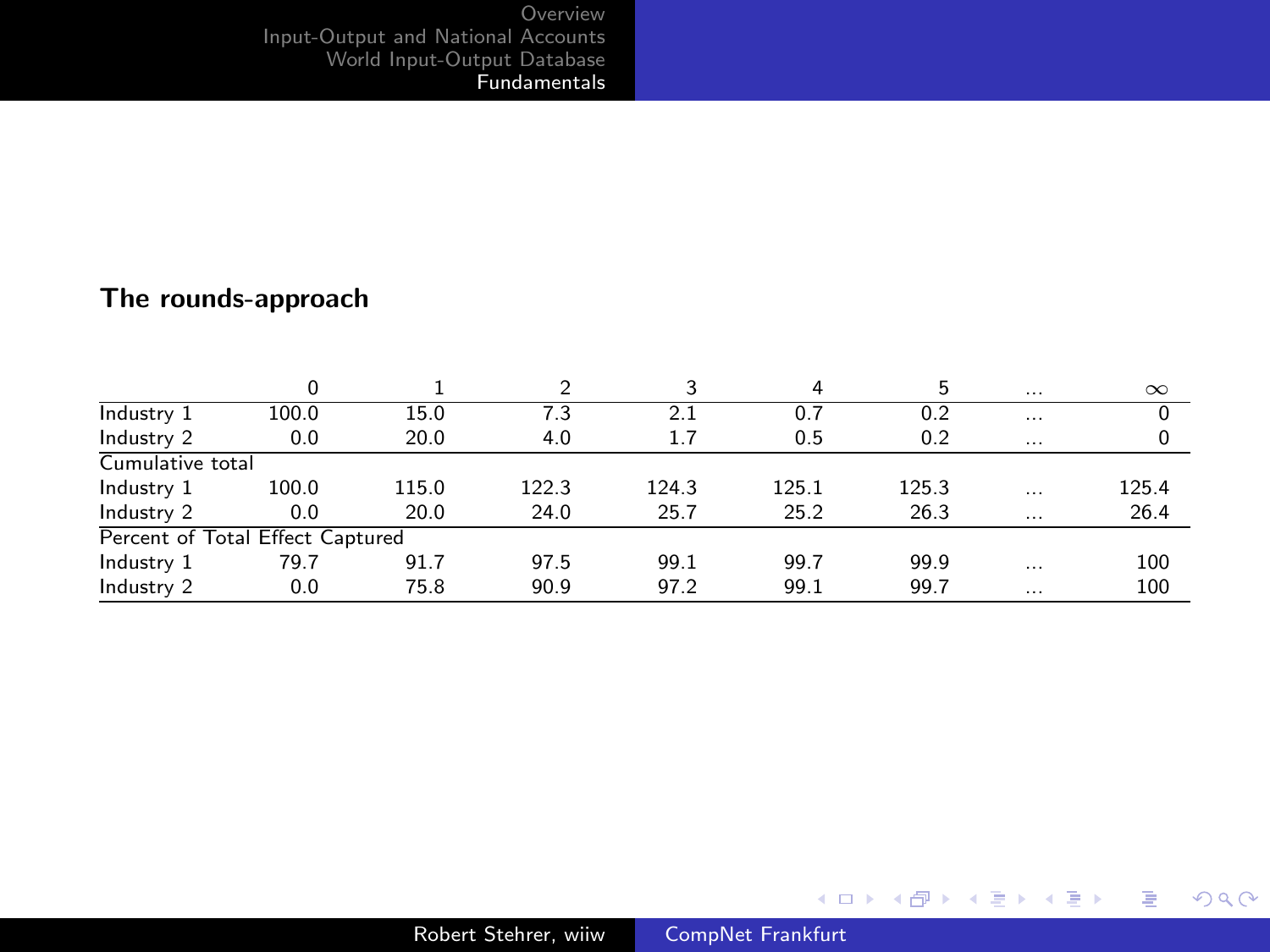### The power series approximation of the Leontief inverse

Remember:

$$
1 + a + a2 + a3 + \dots = \frac{1}{1 - a} = (1 - a)^{-1} \quad \text{for } 0 < a < 1
$$

This suggests

$$
\boldsymbol{L} = (\boldsymbol{I} - \boldsymbol{A})^{-1} = \boldsymbol{I} + \boldsymbol{A} + \boldsymbol{A}^2 + \boldsymbol{A}^3 + \ldots
$$

under certain conditions:

- $A > 0$  (coefficients matrix contains only non-negative terms)
- The system produces more output than it requires inputs  $N(A) < 1$
- $|I A| > 0$
- More general: Hawkins-Simon conditions

 $2990$ 

э

メロメ メ母メ メミメ メミメ